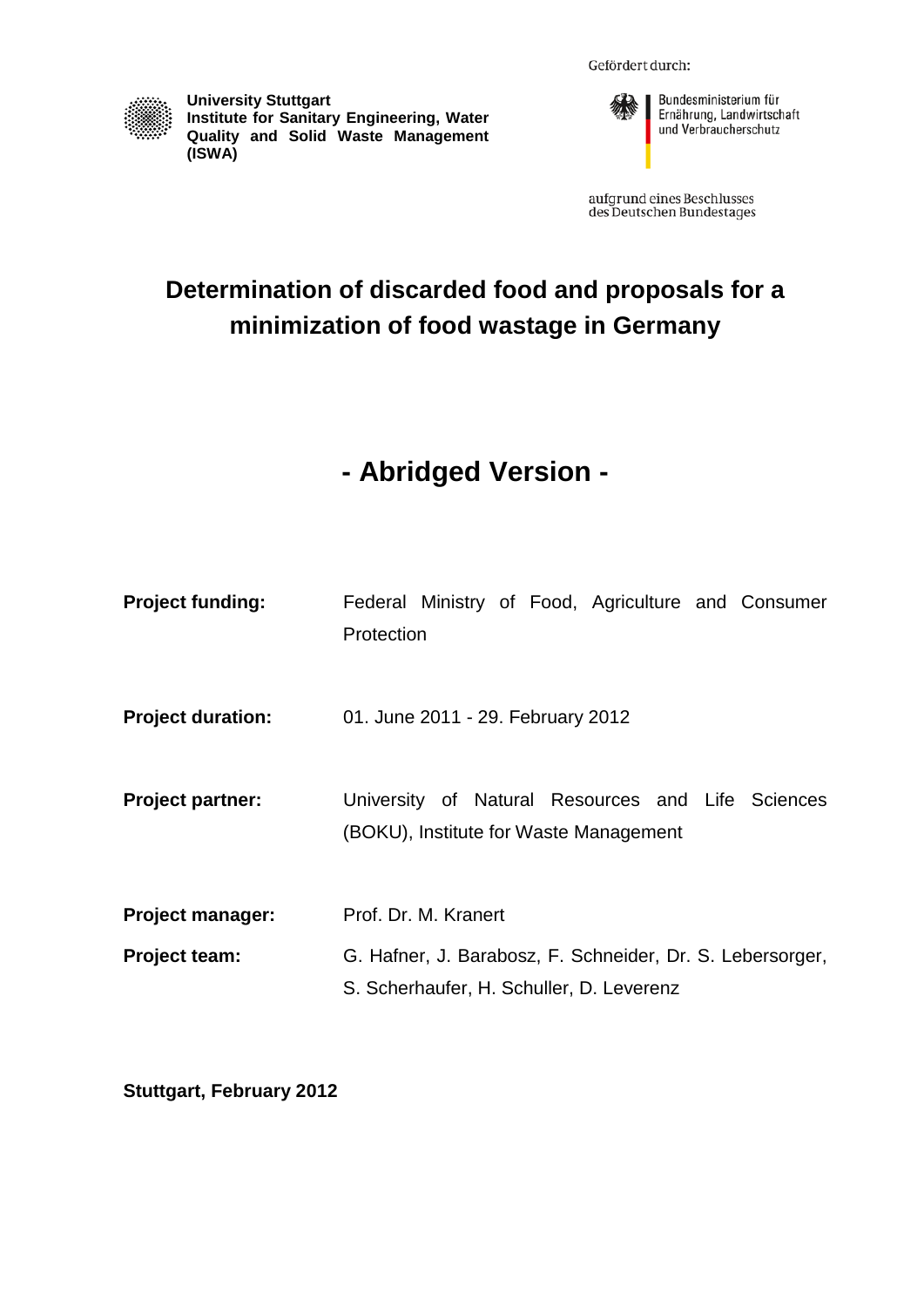# **Table of contents**

| 1              |                                                                         |     |
|----------------|-------------------------------------------------------------------------|-----|
| 1.1            |                                                                         |     |
| 1.2            |                                                                         |     |
| 1.3            |                                                                         |     |
| $\overline{2}$ | Determining the quantities of discarded food in Germany 5               |     |
| 2.1            |                                                                         |     |
| 2.2            |                                                                         |     |
| 2.3            |                                                                         |     |
| 2.4            |                                                                         |     |
| 3              |                                                                         |     |
| 3.1            |                                                                         |     |
| 3.2            | Strategies and concepts to reduce the amount of food discarded in other |     |
| 3.3            |                                                                         |     |
| 3.4            |                                                                         |     |
| 4              |                                                                         | .35 |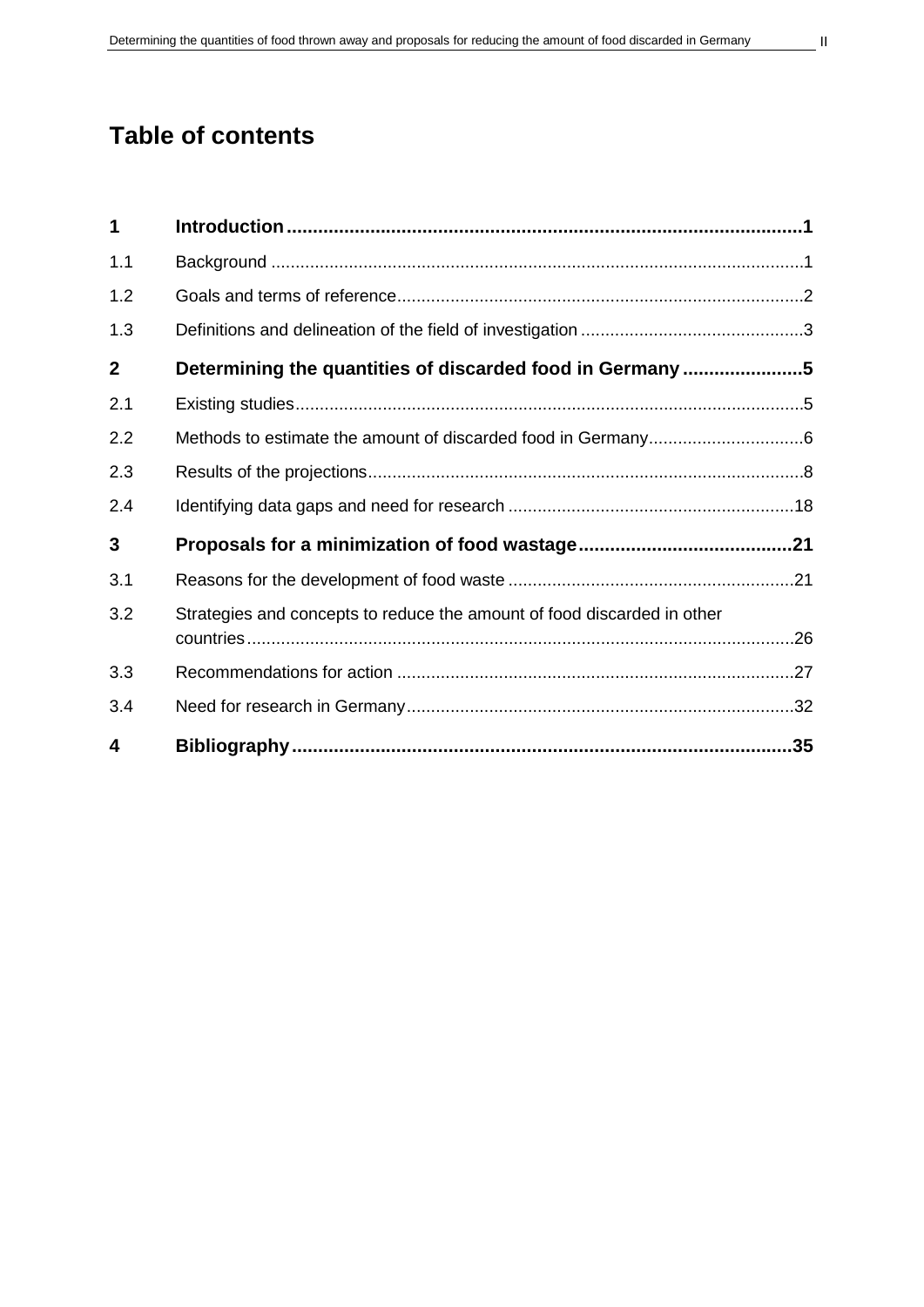# <span id="page-2-0"></span>**1 Introduction**

## <span id="page-2-1"></span>**1.1 Background**

The Food and Agriculture Organization of the United Nations (FAO) assumes that roughly one-third of the food produced globally for human consumption, or about 1.3 billion tonnes per year, is lost or wasted. At the same time, around 925 million people are suffering from hunger and malnutrition according to the FAO.

Throughout the value-added chain of foods (production, processing, transport, trade, and disposal), we draw upon natural resources and consume considerable amounts of them. These natural resources are wasted if food that has already been produced ends up not being consumed. This results in negative impacts on the environment (e.g. land use, eutrophication, adverse effects on biodiversity,  $CO<sub>2</sub>$  emissions, etc.).

In addition, it is both ethically and socially unacceptable not to make use of food. This widens the gap even further between prosperity and poverty, affluence and malnutrition and industrialised and developing countries. Besides these social and ethical aspects, the costs to society and to the individual stakeholders should also be pointed out.

In Germany, too, the issue of food waste received a great deal of attention last year. Studies, press reports, radio and TV broadcasts on this subject were released on a regular basis and engaged socio-political attention. A wide audience gained an insight into the subject of food waste thanks to public events (e.g. podium debates, fairs) and the coverage surrounding the movie "Taste the waste."

The Federal Consumer Protection Ministry also raised the issue of reducing food waste by launching the campaign "Each meal (time) is precious" with a view to enhancing the appreciation of food. Early 2012, the European Commission also put the subject on the policy agenda and set the goal of curbing the amount of needless food waste by 50 percent EUwide.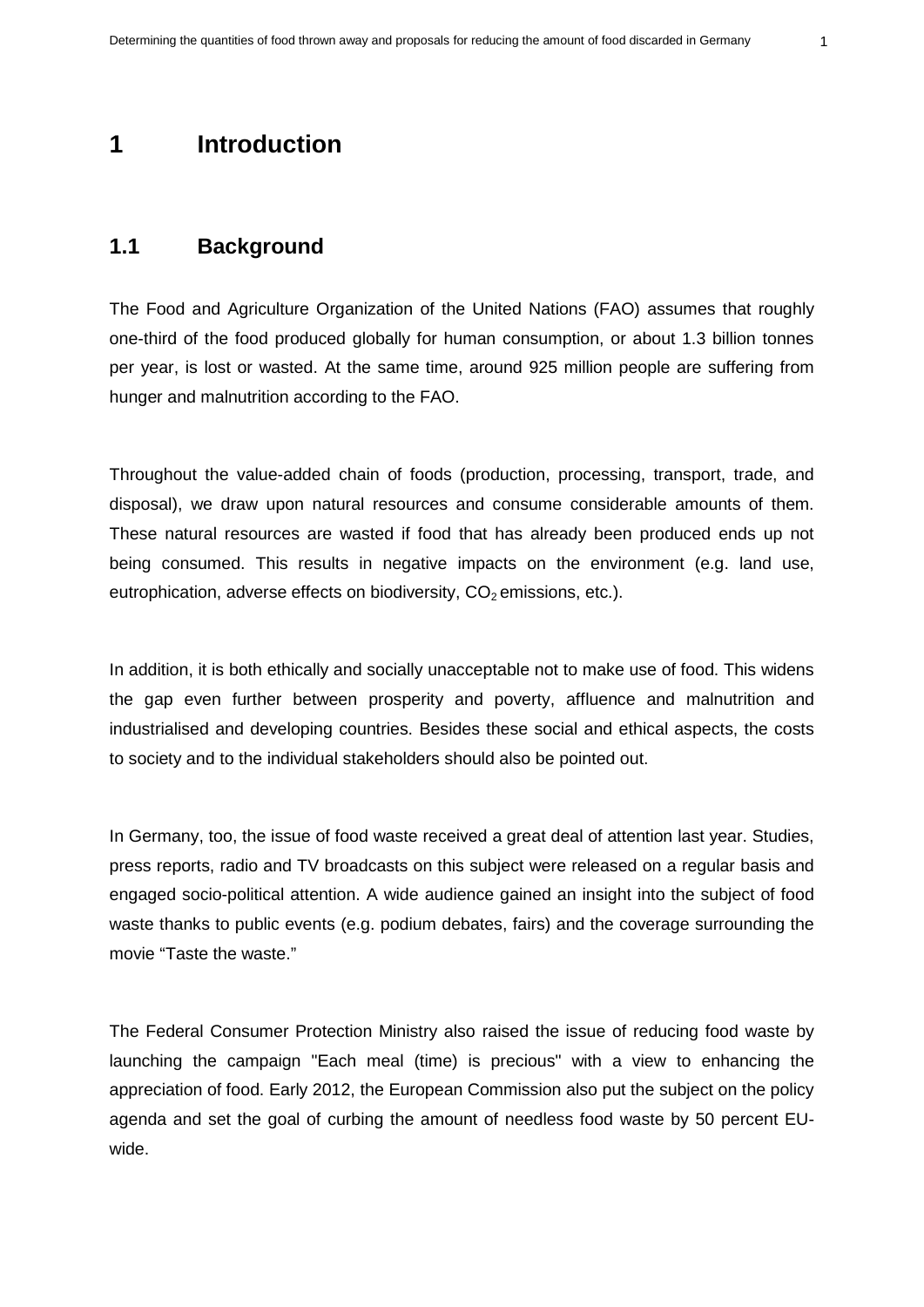This goal is an ambitious one and can only be achieved if reliable data on the quantities of food waste generated are collected beforehand throughout Europe. Up until now, these data have not yet been available for Germany. Neither has there been any systematic overview of measures, initiatives and expert discussions to date that might point out ways of reducing food waste from farm to fork. Decision-makers therefore lacked a scientifically substantiated basis on effective action to minimise food waste.

## <span id="page-3-0"></span>**1.2 Goals and terms of reference**

The project was aimed at estimating the quantities of food waste generated in Germany on the basis of statistics, research, literature, surveys, expert consultations and specific studies on a random basis. Beyond that, proposals on how to reduce the amount of discarded food were developed. In doing so, the research team differentiated by food industry, wholesale and retail trade and consumers (large-scale consumers and households). An estimation of food waste in the farming sector involves a great deal of effort. It is investigated in separated studies and was therefore not covered in this research project.

The project comprises research into the data currently available and expert discussions, with an extensive analysis of data and literature on quantities, measures and initiatives and expert discussions in other EU countries and industrialised nations (e.g. USA, Australia). On the basis of the researched database, the research team estimated the amount of food waste in Germany, formulated recommendations for preventive measures, whilst at the same time identifying existing data gaps and outlining proposals for their removal.

The researched measures and initiatives with regard to optimised food management were assessed, bearing utility aspects in mind. Aspects of efficiency and transferability to the environment prevailing in Germany played an important role in the assessment.

<span id="page-3-1"></span>As a result, feasible best practice examples are identified which, if transferred to Germany, may be expected to exert positive effects on food management and, in particular, on the avoidance of food waste.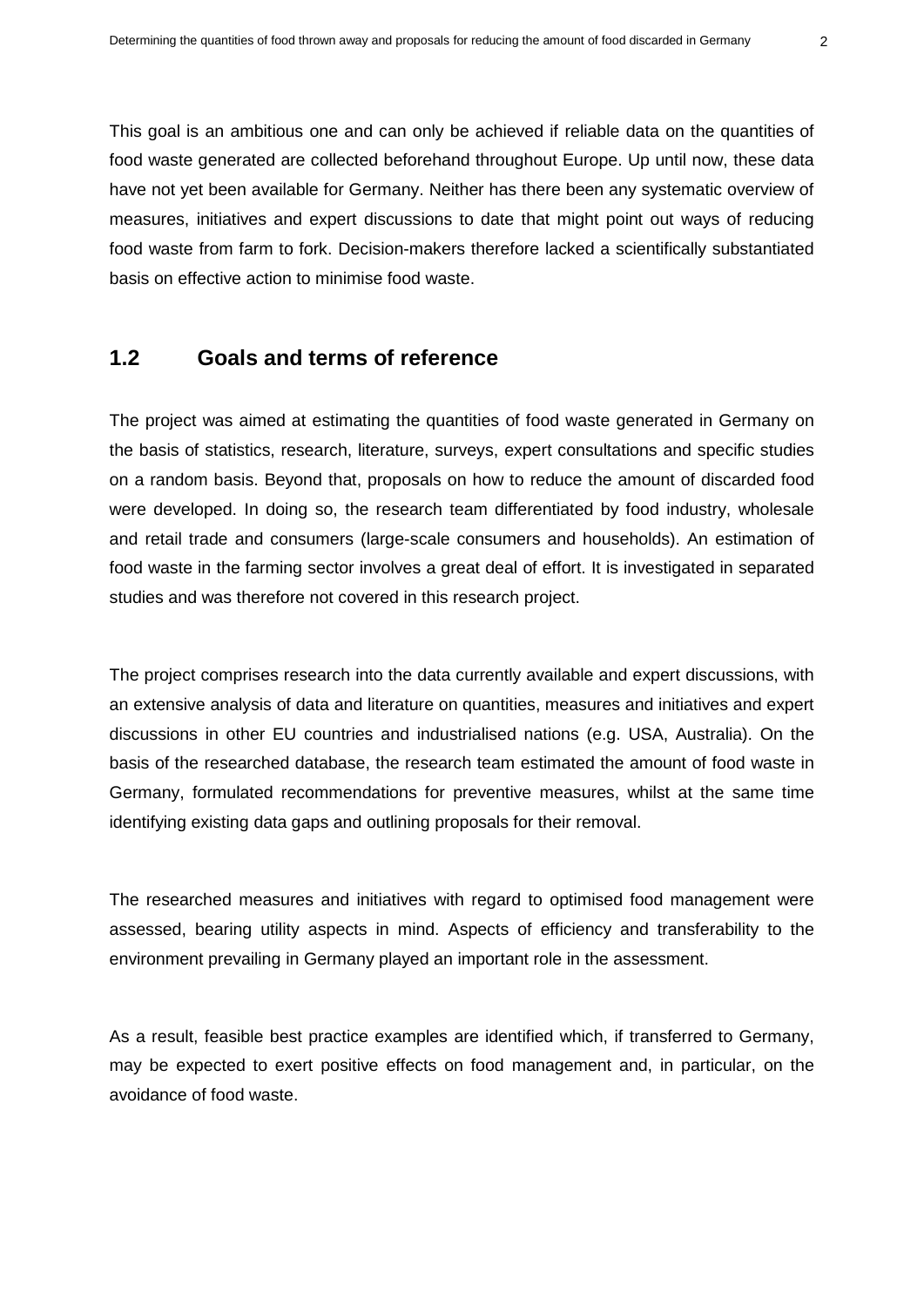## **1.3 Definitions and delineation of the field of investigation**

The stakeholders in the food value-added chain surveyed by the project are listed in the following (see Figure 1):

- Food industry
- Trade (wholesale and retail trade)
- Large-scale consumers (restaurant and catering sector, large-scale kitchen in hospitals, the armed forces etc.)
- Private consumers, households



#### **Figure 1: Areas of the value-added chain for food under examination**

#### **Definition: food waste**

The term food waste comprises

- leftover food from
	- o agricultural production,
	- o (further) processing of food,
	- o wholesale and retail trade,
	- o kitchens of large-scale consumers,
	- o private households and
- raw and processed foods that are fit for consumption.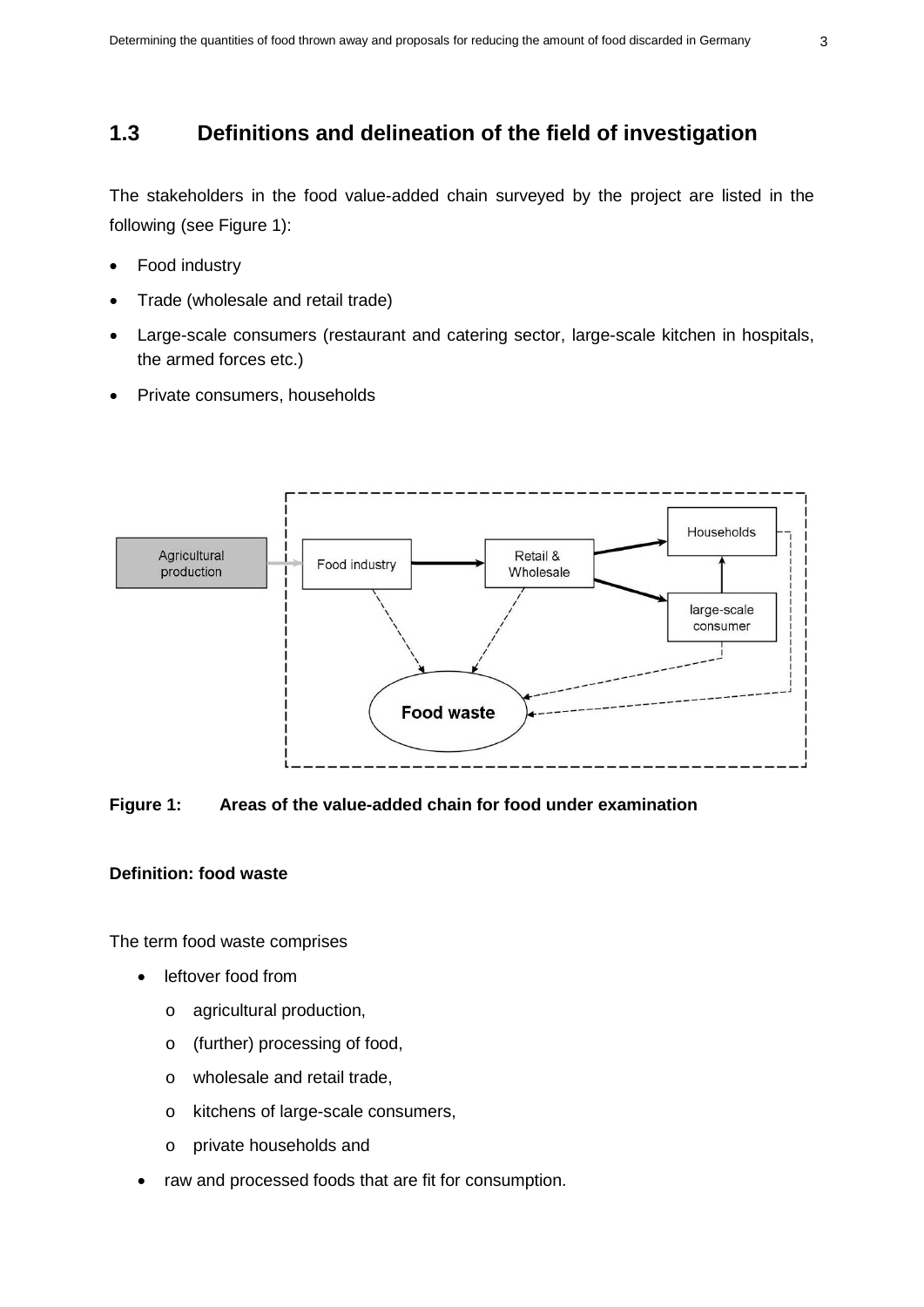Food waste is further subdivided into

- Avoidable food waste: still fully fit for human consumption at the time of discarding or would have been edible if they had been eaten in time
- Partly (optional) avoidable food waste: generated because of different consumer habits (e.g. bread crusts, apple skins). This category also covers mixtures of avoidable and unavoidable waste (e.g. leftover food, canteen waste, etc.)
- Unavoidable food waste: usually arises when food is being prepared and is discarded. This mainly encompasses both non-edible constituents (e.g. bones, banana peels or the like) and edible ones (e.g. potato peels)



**Figure 2: Breakdown of food waste by avoidability**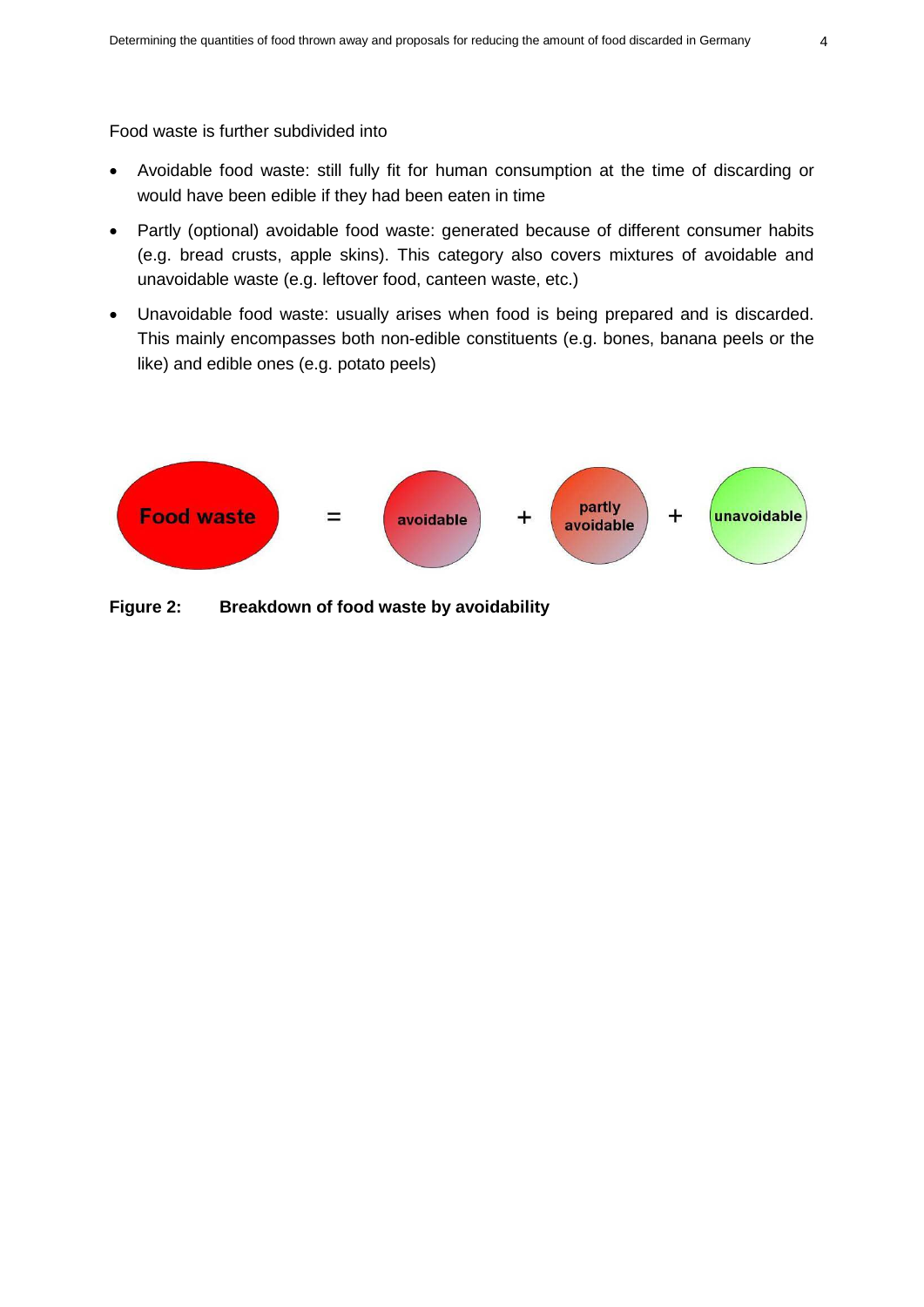# <span id="page-6-0"></span>**2 Determining the quantities of discarded food in Germany**

## <span id="page-6-1"></span>**2.1 Existing studies**

The following studies, for instance, are available for Germany:

- Preparatory study on food waste across EU 27 (Monier, et al., 2010)
- Throwing away food attitudes and behavioural patterns (Cofresco Frischhalteprodukte Europa, 2011)
- Food losses in retail trade (EHI Retail Institute GmbH, 2011)
- Curbing food wastage identification of causes and options for action in North Rhine-Westphalia (Teitscheid, et al., 2012)
- Generation, treatment and recycling of leftover food in Germany and the EU (Kohl, 2006)
- Costs and benefits of optimised biowaste recycling with a view to energy efficiency, climate change mitigation and resource conservation (Kern, et al., 2009)
- Flows of food waste as a matter for the waste disposal industry problems arising in quantity determination (Wille, et al., 2002)
- Consumption patterns and generation of food waste in model households (Barabosz, 2011)

In addition, there are some other studies that deal with sub-sectors of the value-added chain of food.

In addition to the above studies for Germany, relevant studies from abroad were analysed and evaluated in order to broaden the database on food waste (cf. long version). Here, the following studies are mentioned by way of example:

- Global Food Losses and Food Waste (Gustavsson, et al., 2011)
- The food we waste (WRAP, 2008)
- Waste arising in the supply of food and drink to households in the UK (WRAP, 2010)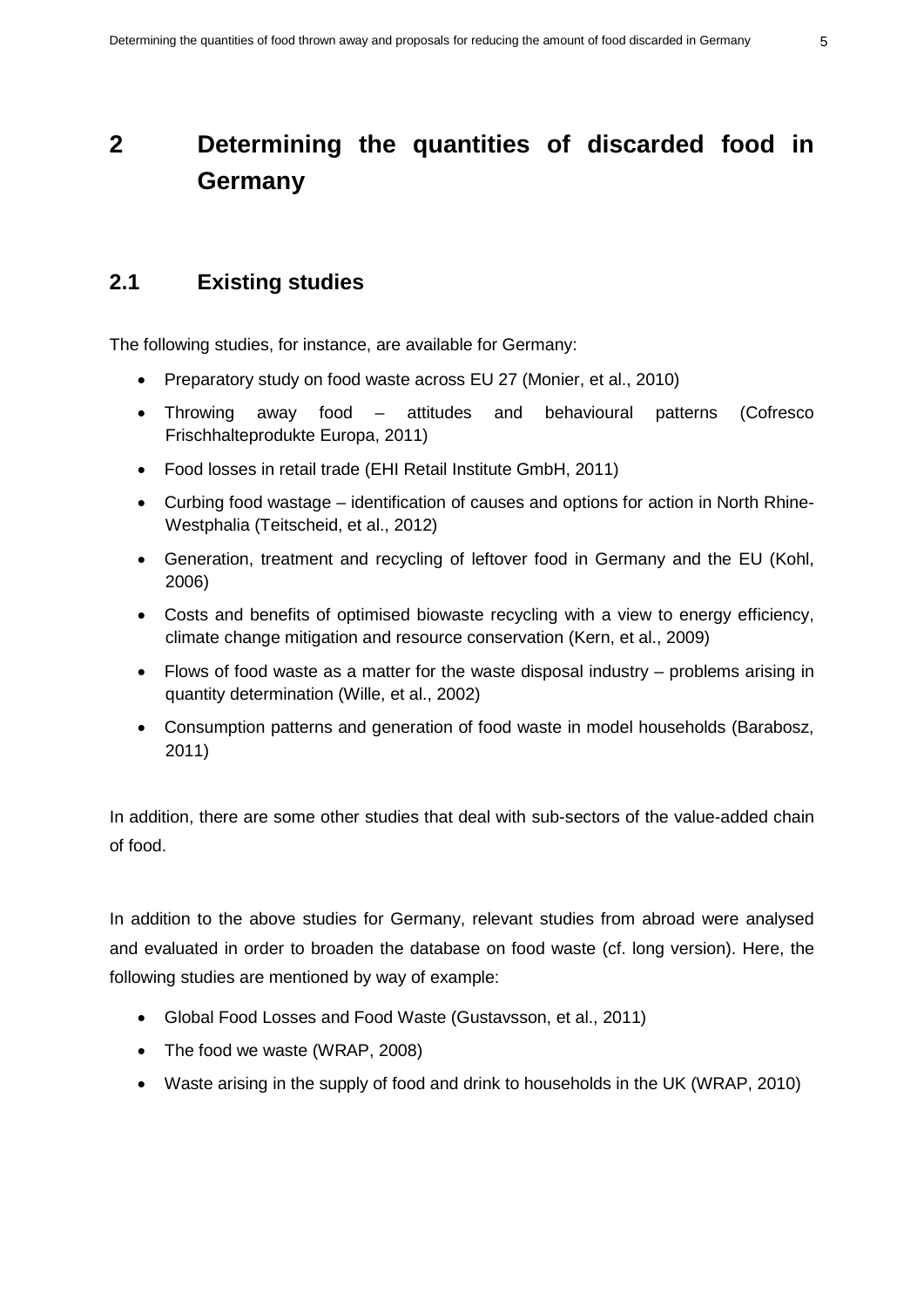## <span id="page-7-0"></span>**2.2 Methods to estimate the amount of discarded food in Germany**

#### **2.2.1 Food industry**

To start with, existing studies and statistics were analysed for the investigation into the food industry. In the absence of sufficient usable data on food waste produced by the industry, a questionnaire was drawn up to determine the quantity of waste in consultation with the Federation of German Food and Drink Industries (*Bundesvereinigung der Deutschen Ernährungsindustrie (BVE*)). The questionnaire was distributed by the BVE and affiliated trade associations.

In addition, a revised questionnaire was distributed directly to most food business operators. Feedback as regards content and additions made by individual enterprises were incorporated in the revision.

#### **2.2.2 Retail & Wholesale**

At first, existing literature on trade (national and international studies, statistics, etc.) was analysed. These results were transferred to Germany with due regard to the methods used in each case.

In order to verify the database generated, trade associations for retail trade and for wholesale markets and other relevant stakeholders (e.g. food waste disposal firms) were contacted. Knowledge gained from these expert consultations and complementary on-the-spot checks were taken into account.

#### **2.2.3 Large-scale consumers**

The triangulation method was used for the analysis of large-scale consumers. Triangulation refers to a combination of more than one approach to produce results (cf. Blaikie, 1991). Thus, several calculation approaches were developed for the individual types of management of large-scale consumers as part of this research project to ensure best possible estimations of the amounts of food waste. In addition to the calculation regarding individual types of management, the total amount for all large-scale consumers was also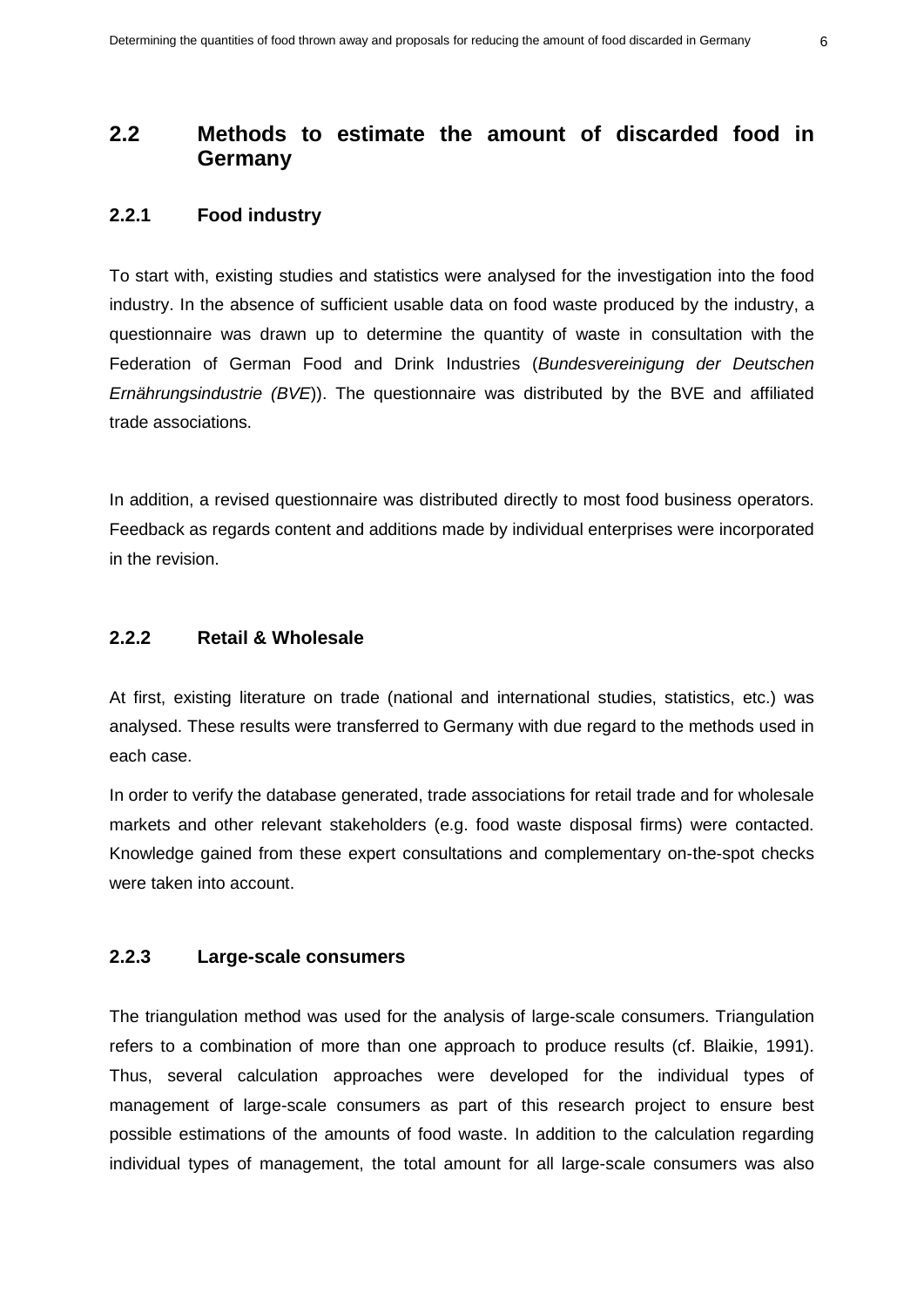estimated. The results were then compared.

The calculation routes and data sources that were used for the individual types of management can be found in the long version of the research project. The results for the individual types of management were compared with the total estimation for large-scale consumers.

#### **2.2.4 Private households**

The following framework conditions must be taken into consideration when estimating/projecting the amount of food waste from private households: There are different ways to dispose of food waste (cf. Figure 3) of which the municipal waste collection system covers only a part. Like the amount of waste in general, the amount of food waste is subject to several influential factors (time, area studied, household type and size, time budget, income situation, personal lifestyle). This means that in reality there is no such thing as a typical average household that can serve as a statistical reference.



**Figure 3: Disposal routes of household food waste**

#### **Projection approach:**

- Critical evaluation of existing estimations for Germany. It has been found that the available data cover only parts of total food waste (e.g. no beverages, only food waste in the municipal collection system, only avoidable food, etc.).
- The amount of food waste was therefore extrapolated on the basis of data from waste collection analyses in Germany and from comparable national and international studies. The data were prepared and compiled (in comparable form wherever possible). The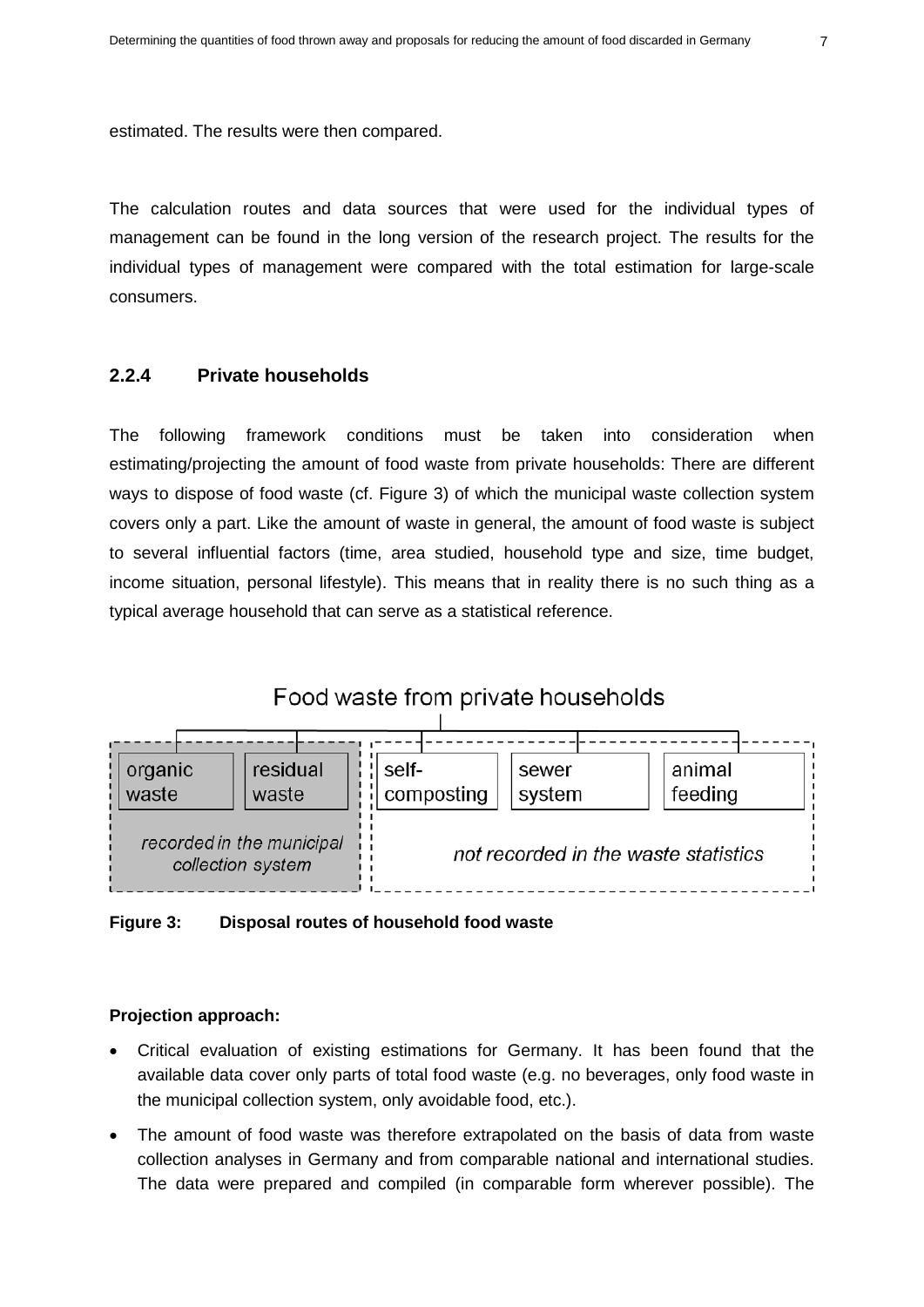extrapolation was based on waste data (amounts and composition of waste) and was complemented by transferring data from supply side studies or from other regions wherever this was necessary due to a lack of data availability:

- o Estimation of the amount of food waste
	- **in residual waste**
	- in organic waste containers
	- **in other disposal routes (self-composting, feeding to animals, sewer** system).
- o Estimation of the composition of food waste
	- by avoidability
	- **by product groups**
	- **EXEC** estimation of the monetary value of (avoidable) food waste

## <span id="page-9-0"></span>**2.3 Results of the projections**

## **2.3.1 Overview**

Figure 4 shows the fluctuation margins of estimated food waste in Germany broken down by the areas of the food value-added chain that were analysed.

If one simplistically adds the mean values of these fluctuation margins, the total amount is 10,970,000 tonnes of food per year (cf. Figure 5).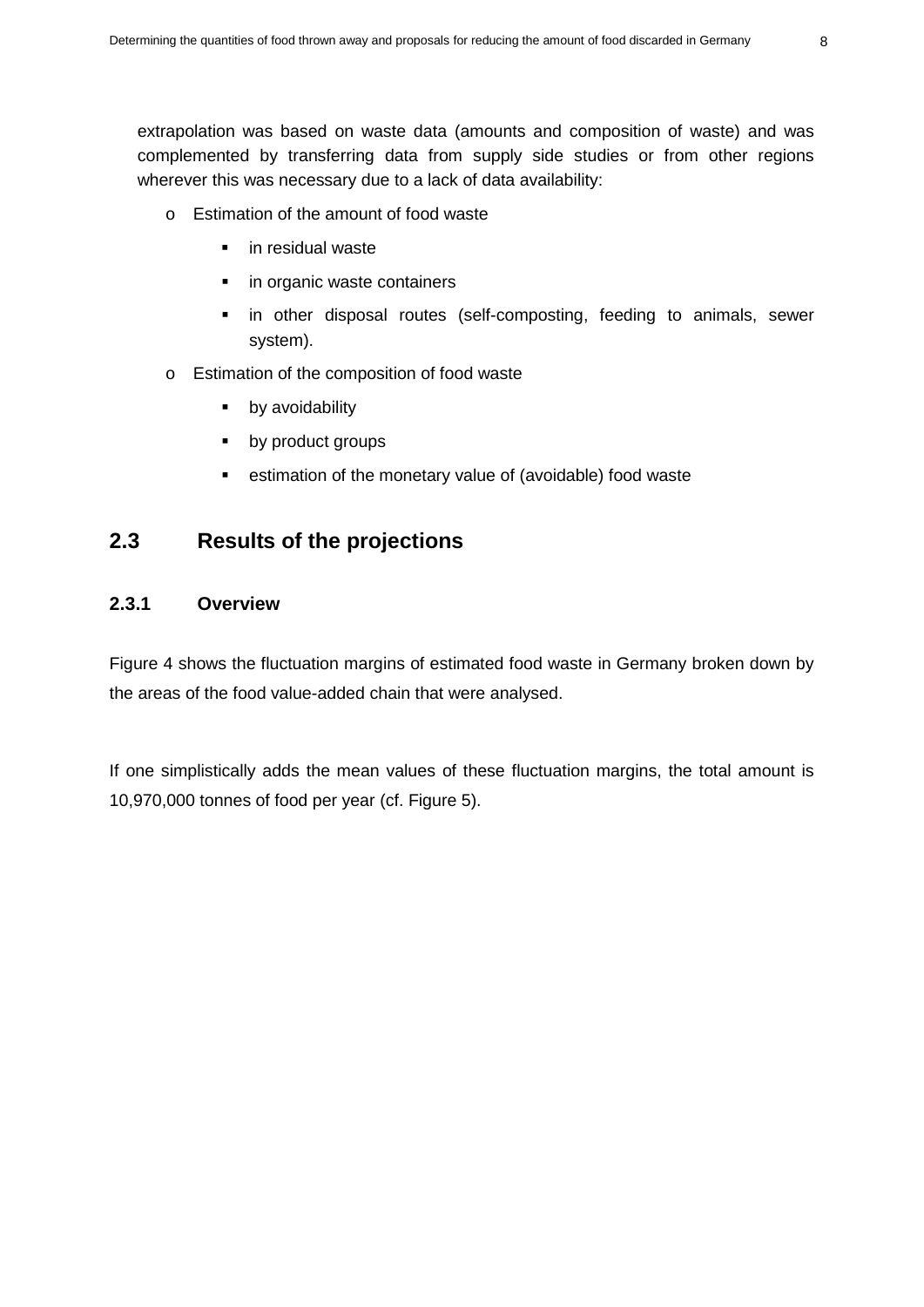

#### **Figure 4: Range of food waste in Germany by areas of the food value-added chain**



#### **Figure 5: Range of total food waste in Germany**

The percentage distribution of the calculated total amount is shown in Figure 6. One can see that of the analysed groups, households account for approximately two thirds of the amount of waste. The food industry and large-scale consumers each have a share of 17 percent. Compared with the other analysed groups, food waste from the trade sector accounts for only a small share of the total amount of waste. One must keep in mind that large parts of this amount are given to charities (cf. 2.2.2).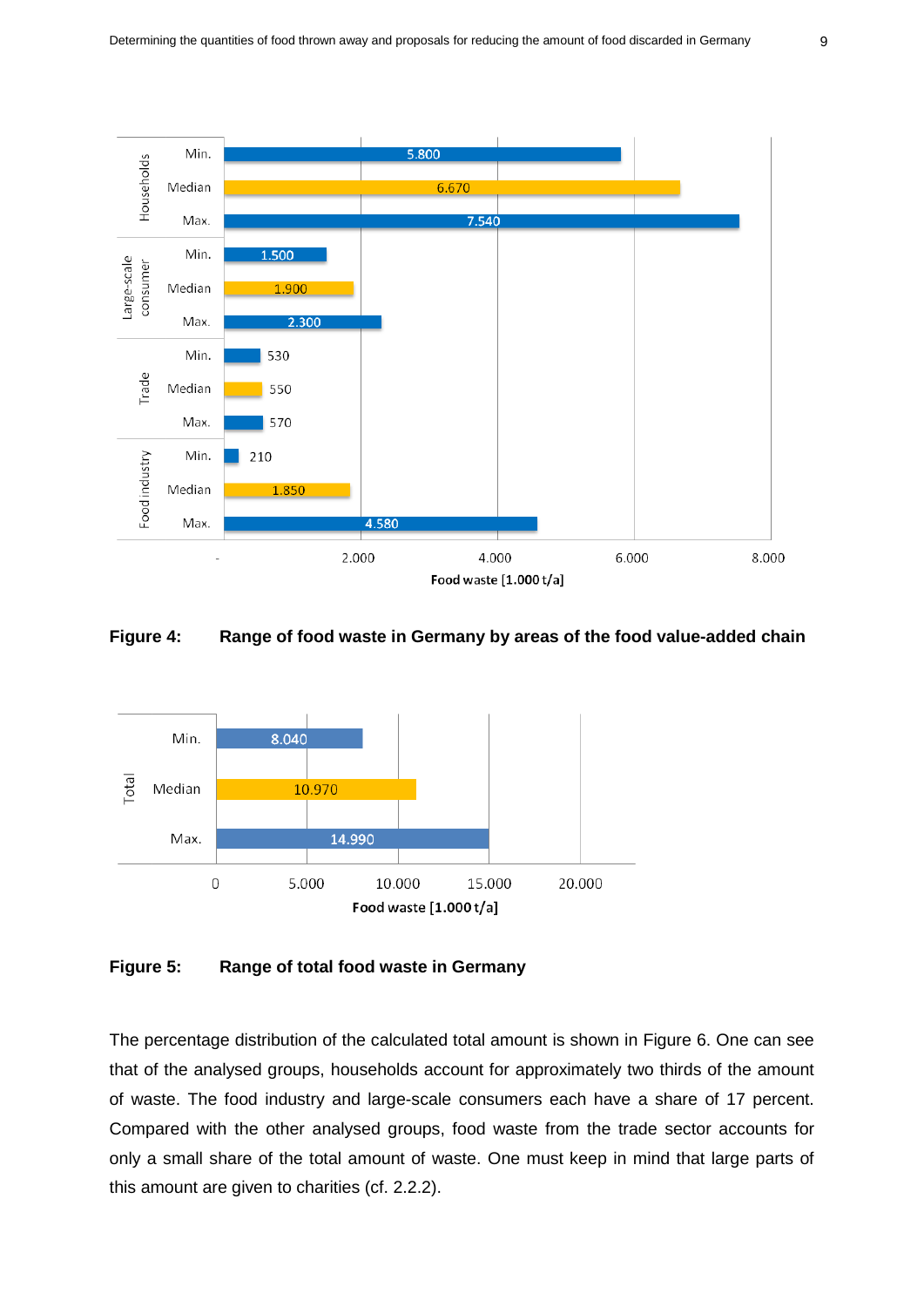

### **Figure 6: Distribution of food waste by value chain sectors for food (median) [t/a]**

#### **2.3.2 Food industry**

By projecting and transferring the results from international studies the following fluctuation margin of the amounts of food waste from the industry emerges: 210,000 – 4,580,000 tonnes per year. The median value of this projection is 1,850,000 tonnes per year.

The fluctuation margin for industrial food waste is very large. This is due to the fact that the data basis is very unclear and that the industry has no clear definition of food waste. For instance, food waste given to third parties for utilization or fed to animals is not considered waste in some studies while it is included as such in others.

Some questionnaires were sent to trade associations and to food industry enterprises to be able to quantify the amounts mentioned above. Due to the low response rate it is impossible to calculate quantitative results.

From the available data material, however, qualitative findings can be deduced. Most enterprises surveyed stated that good and far-sighted operational planning should counter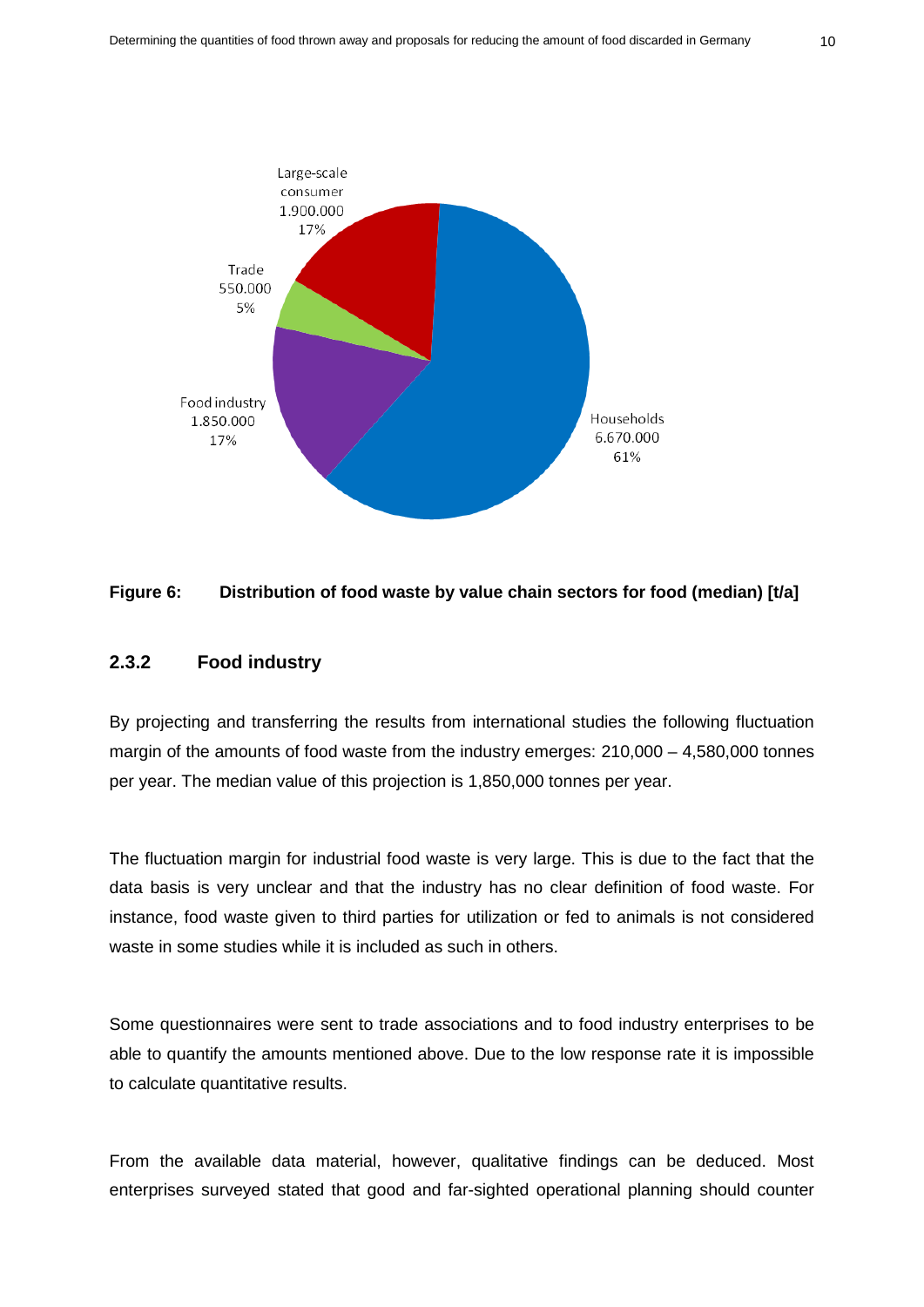avoidable food waste caused by overproduction and bad planning. Yet, it is nearly impossible to avoid food waste at this stage of the value-added chain. The demand for food is not always constant. Also, retained samples are stored for quality assurance. Their purpose is primarily to guarantee flawless and safe condition of products at least until their best-before date. These foods are then disposed of. Production losses and faulty batches caused by technical problems constitute an additional source of waste.

#### **2.3.3 Retail & Wholesale**

Projecting and transferring the results from international studies also yields major fluctuation margins in the trade sector:  $460,000 - 4,790,000$  tonnes per year. The median value of this projection is 750,000 tonnes per year and exhibits the largest deviation to the fluctuation margin compared with other sectors. Thus the maximum value is more than five times higher than the median value, which suggests that these are outliers. The reason is a total loss of ten percent in American trade, which serves as the basis of this value. Other European studies and conversations with relevant stakeholders do not confirm such high loss rates for the German trade sector.

In addition to the calculations, it was intended to conduct a direct survey to estimate the amount of food waste in the trade sector. However, the answers to nearly all enquiries – of both retailers and the federal association – contained a reference to a previously published study by the EHI Retail Institute GmbH. It was therefore impossible to obtain additional data.

The study conducted by the EHI Retail Institute GmbH shows that the German food retail trade is affected by a turnover loss of 1.1 percent per year in lost food, which corresponds to approx. 310,000 tonnes per year (EHI Retail Institute GmbH, 2011). This amount does not contain food given to charities. The true food losses in the retail sector are thus higher and amount to approximately 500.000 tonnes per year. It is undisputed that giving food to charities and food banks is a meaningful way to avoid waste that can possibly be intensified.

The amount of waste established for the wholesale sector, for which wholesale markets were analysed by means of an example, was approximately 43,500 – 87,000 tonnes per year. This corresponds to approximately 0.5 percent of the amount handled each year. However, this fluctuation margins covers only organic waste and in some cases also includes plant and flower waste disposed of together with food. Due to this inhomogeneous composition of the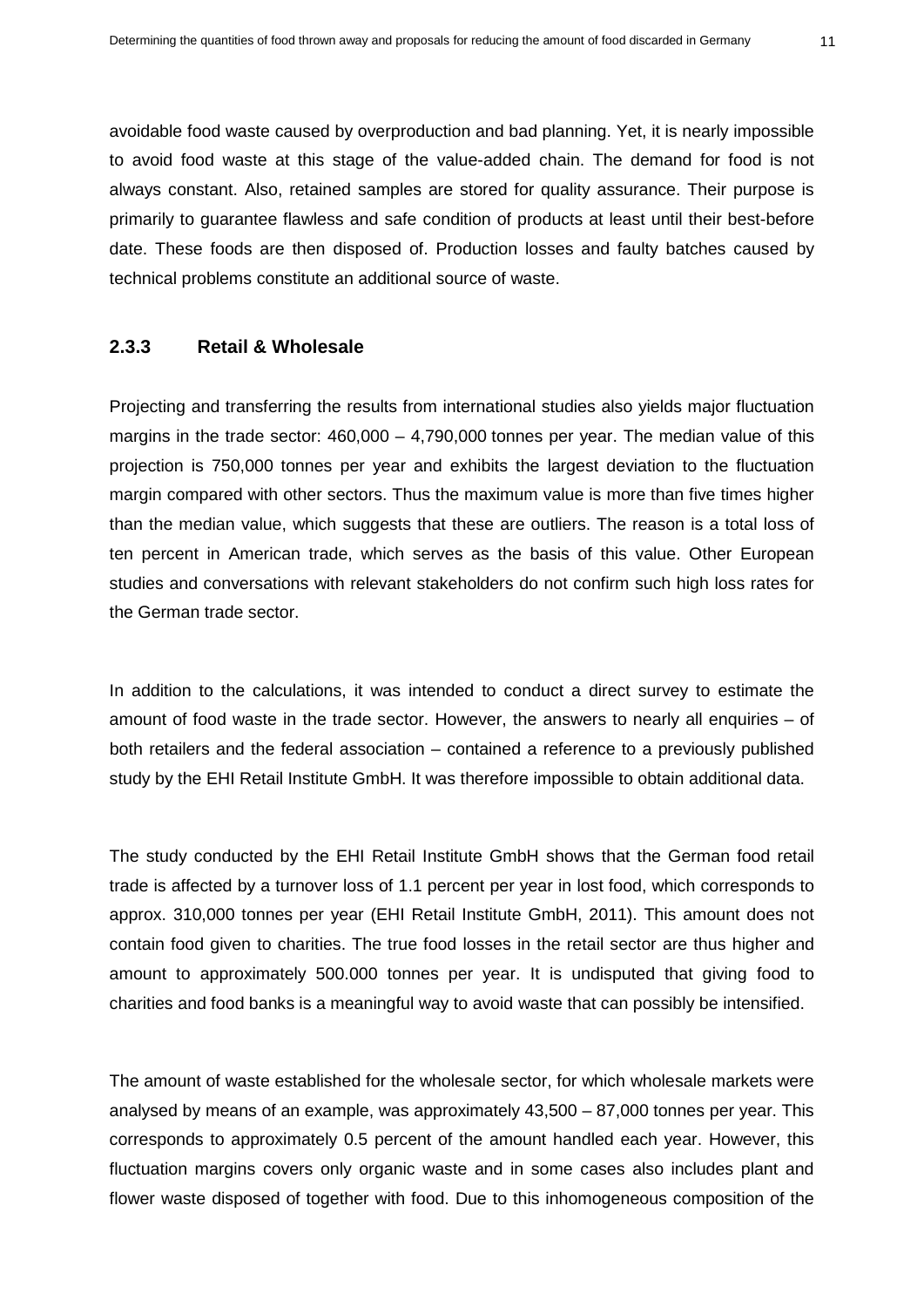amount of organic waste, the actual amount of food disposed of at German wholesale markets is likely to be smaller.

#### **2.3.4 Large-scale consumers**

The amount of waste from large-scale consumers has been calculated both in general and for the individual types of management among large-scale consumers. Wherever possible, several calculation approaches were stated within the individual types of management to be better able to assess the scale.

[Table 1](#page-14-0) shows a summary of the results for the individual management types and for largescale consumers in general with the respective reference year. The catering industry accounts for the largest share of food waste from large-scale consumers with its range having been calculated to be between 837,000 and 1,015,000 tonnes per year. However, it was only possible to apply one approach for the calculation of this range as further information on food waste per capita from literature varies greatly. The second largest amount of food waste among large-scale consumers comes from in-company catering with between 147,000 and 402,000 tonnes per year, followed by the accommodation sector with 186,000 tonnes per year. Retirement and nursing homes account for 93,000 to 145,000 tonnes of food waste per year, followed by schools with 75,000 to 87,000 tonnes per year and hospitals with 65,000 tonnes per year. Food waste from universities, day-care centres for children, prisons and the German armed forces (*Bundeswehr*) are estimated at less than 41,000 tonnes per year each.

The comparison of the results from the different calculation routes shows that the level of food waste from large-scale consumers gathered by adding the individual sectors and by the general projection across the entire sector is comparable. Total food waste is between 1,500,000 and 2,298,000 tonnes. The fluctuation margin results from the above-mentioned uncertainty related to the data and could be only be reduced by more in-depth studies.

It was not possible to estimate to which extent the food waste was avoidable or unavoidable on the basis of the literature for individual management types at hand. According to Müller (1998), approximately 56 percent of food waste from large-scale consumers is avoidable and approximately 48.5 percent according to information provided by Baier and Reinhard (2007).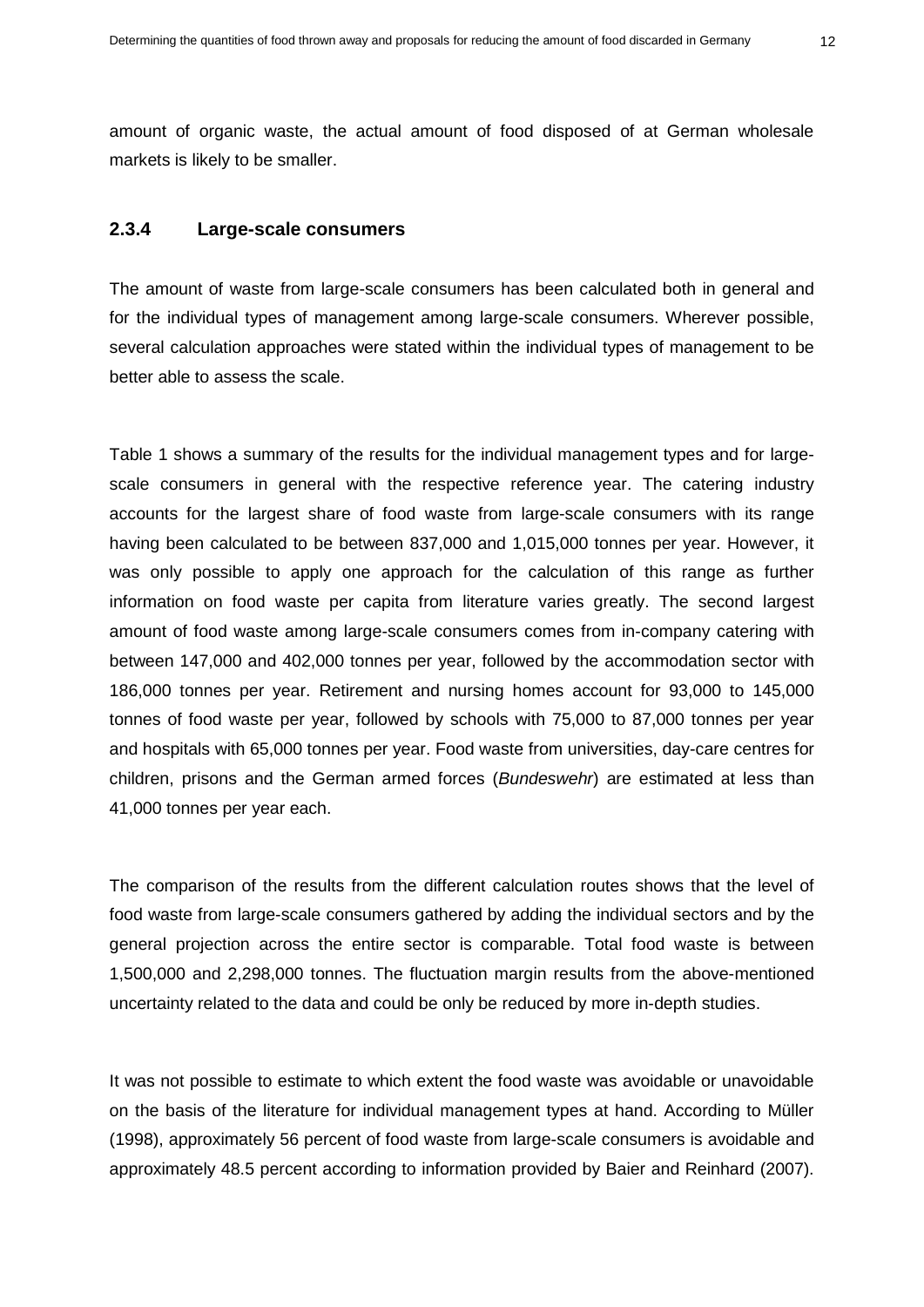When applying the more current value of 48.5 percent, 756,600 to 1,114,530 tonnes of food waste from large-scale consumers would be avoidable.

#### <span id="page-14-0"></span>**Table 1: Results of the projection of food waste by management type of largescale consumers and by consumers in general (np…no projection possible)**

| Large-scale consumers           | Total amount of food<br>Reference<br>in 1,000 tonnes<br>year |                      | Data basis                                                                                                                                                                                                                                                |
|---------------------------------|--------------------------------------------------------------|----------------------|-----------------------------------------------------------------------------------------------------------------------------------------------------------------------------------------------------------------------------------------------------------|
|                                 | (rounded)                                                    |                      |                                                                                                                                                                                                                                                           |
| Catering industry               | 837 - 1015                                                   | 2009                 | Number<br>of<br>visits<br>(Deutscher<br>Fachverlag, 2011); Food waste<br>(Engström, 2004)                                                                                                                                                                 |
| Accommodation sector            | 186                                                          | 2009                 | Number of overnight stays (Federal<br>Statistical Office, 2010); Food waste<br>(Part, 2010)                                                                                                                                                               |
| Hospitals                       | 65                                                           | 2009                 | Number of beds and occupancy rate<br>(Federal Statistical Office, 2011e);<br>Food waste (Part, 2010)                                                                                                                                                      |
| Schools                         | 75 - 87                                                      | School<br>year 09/10 | Share of students participating in<br>lunch according to National Food<br>Consumption Survey (2008) and<br>Food Waste (Part, 2010); Number of<br>persons per school type (Federal<br>Statistical Office, 2011f) and Food<br>waste (Pladerer et al., 2010) |
| Large-scale consumers           | Total amount of food                                         | Reference            | Data basis                                                                                                                                                                                                                                                |
|                                 | in 1,000 tonnes<br>(rounded)                                 | year                 |                                                                                                                                                                                                                                                           |
| <b>Childcare facilities</b>     | $34 - 38$                                                    |                      | Number of children having lunch<br>(Federal Statistical Office, 2011g)<br>and food waste<br>(Part,<br>$2010$ );<br>of<br>children<br>Number<br>(Federal<br>Statistical Office, 2011g) and food<br>waste (Pladerer et al., 2010)                           |
| <b>Universities</b>             | 41                                                           | WS 09/10             | Share of students eating in canteen<br>according<br>National<br>to<br>Food<br>Consumption<br>Survey<br>(2008),<br>number<br>students<br>οf<br>(Federal<br>Statistical Office, 2011d) and food<br>waste (Part, 2010).                                      |
| Retirement and nursing<br>homes | $93 - 145$                                                   | 2009                 | Nursing home figures (Pfaff, 2011b),<br>food waste (Müller, 1998) and (Part,<br>2010), number of facilities for care<br>(Federal Statistical Office, 2011)                                                                                                |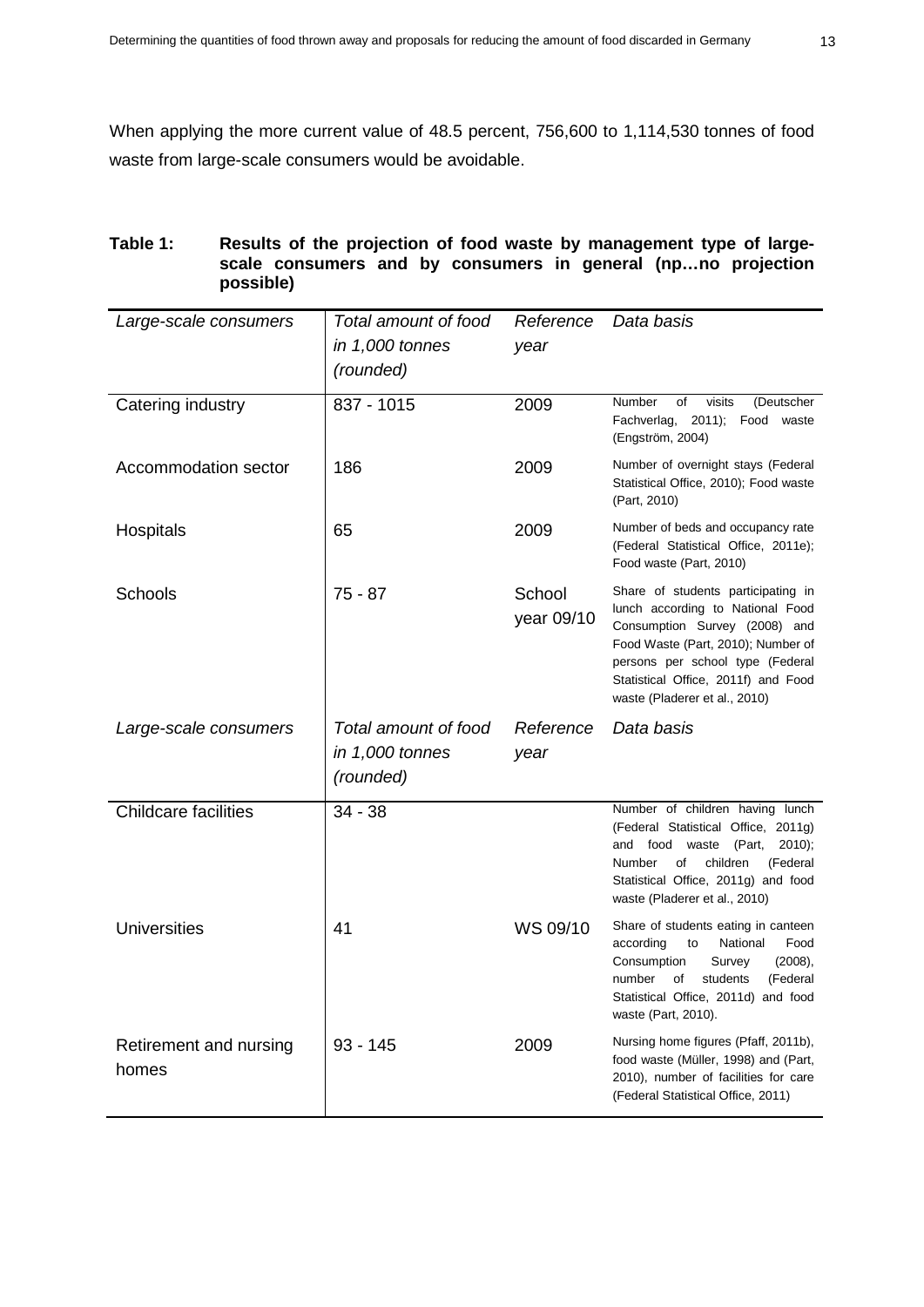| Large-scale consumers                     | Total amount of food | Reference             | Data basis                                                                                                                                                                                                                                                                                              |  |  |  |
|-------------------------------------------|----------------------|-----------------------|---------------------------------------------------------------------------------------------------------------------------------------------------------------------------------------------------------------------------------------------------------------------------------------------------------|--|--|--|
|                                           | in 1,000 tonnes      | year                  |                                                                                                                                                                                                                                                                                                         |  |  |  |
|                                           | (rounded)            |                       |                                                                                                                                                                                                                                                                                                         |  |  |  |
| In-company catering                       | 147 - 402            | (2011)                | Number<br>of<br>employed<br>persons<br>(Federal Statistical Office, 2011i),<br>share of employed persons eating in<br>in-company canteen according to<br>National Food Consumption Survey<br>$(2008)$ ,<br>food<br>waste<br>(SBG/IKS<br>Dresden zit. in Wille et al., 2002)<br>and (Van Bambeke, 2008). |  |  |  |
| Armed forces                              | $7 - 10$             | 09/10<br>09/11        | of<br>dishes<br>Number<br>served<br>(Bundeswehr, 2011) and food waste<br>(Müller, 1998) and (Part, 2010)                                                                                                                                                                                                |  |  |  |
| Prisons                                   | 17                   | <b>MW</b><br>09/10/11 | <b>Number</b><br>prisoners<br>(Federal<br>of<br>Statistical Office, 2011j), food waste<br>according to survey being part of the<br>study                                                                                                                                                                |  |  |  |
| Rail and air traffic                      | np                   |                       |                                                                                                                                                                                                                                                                                                         |  |  |  |
| Other facilities with<br>catering service | np                   |                       |                                                                                                                                                                                                                                                                                                         |  |  |  |
| Total for large-scale<br>consumers        | $1,502 - 2,006$      |                       |                                                                                                                                                                                                                                                                                                         |  |  |  |
| Large-scale consumers in<br>general       | $1,724 - 2,298$      | 2009                  | Visits to out-of-house businesses<br>(Deutscher Fachverlag, 2011)                                                                                                                                                                                                                                       |  |  |  |
|                                           | $1,830 - 2,025$      | 2009                  | Number of servings according to<br>Hilger (2000) continued                                                                                                                                                                                                                                              |  |  |  |

## **2.3.5 Private households**

[Table 2](#page-16-0) summarises the projections of the amounts of food waste from households in Germany. An estimated 5.05 million tonnes of food waste is discarded via the municipal waste collection system each year, i.e. along with residual waste or in organic waste containers. This corresponds to 62 kg/(E\*a) per capita. Approximately 70 percent of this amount is found in residual waste or in organic waste containers. However, this amount corresponds only to a small part of the total food waste as it is also disposed of through other routes such as self-composting, feeding to pets or in the sewer system. However, due to the uncertain data we can only roughly estimate the additional amounts being disposed of through these routes. It ranges between 0.75 and 2.49 million tonnes per year or between 9 and 30 kg/ $(E<sup>*</sup>a)$ . It is not possible to make a reliable estimation as to how much of this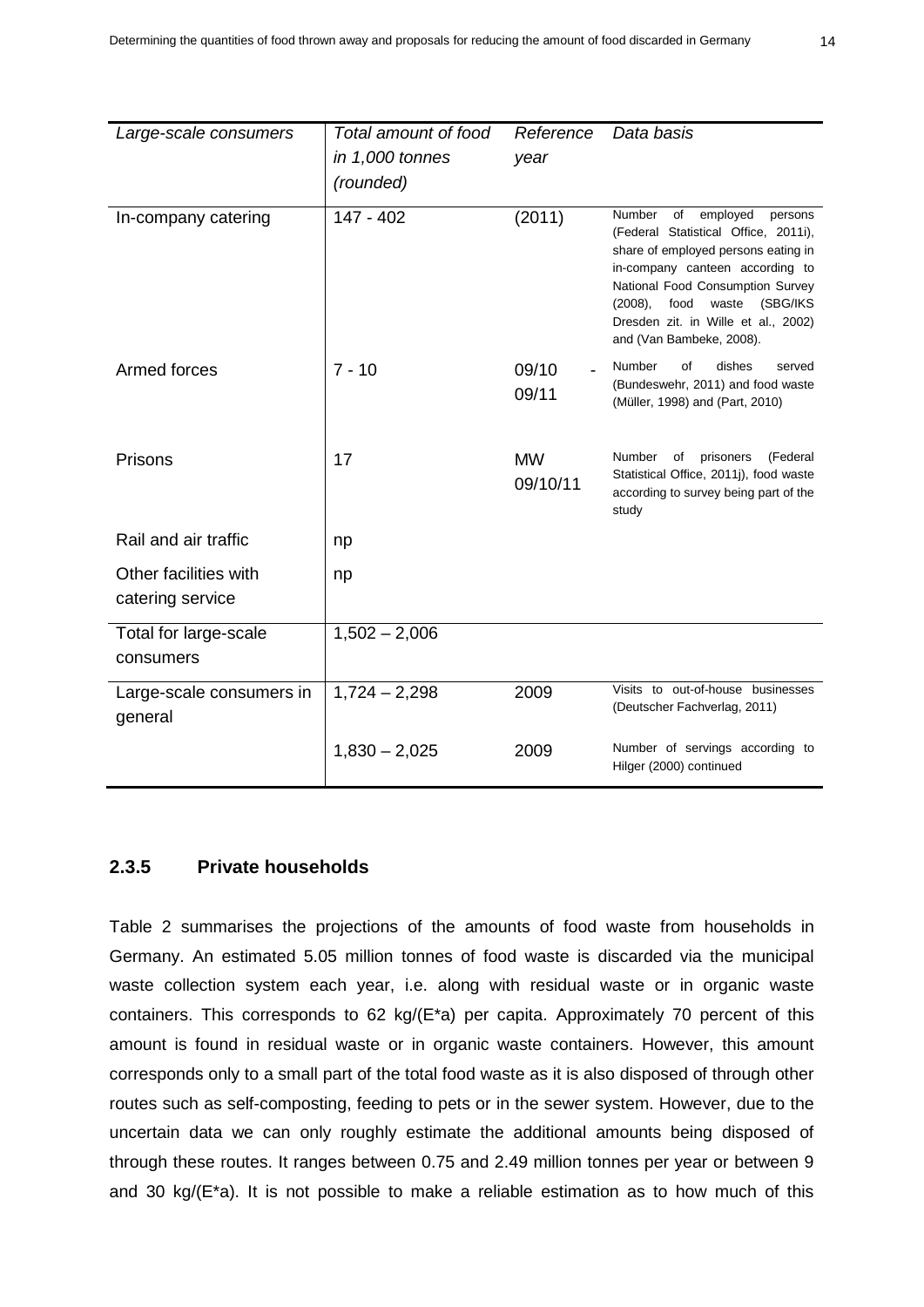amount is attributed to self-composting, sewer system and feeding. Therefore Table 2 provides only ranges on the basis of literature values within which that level is likely to lie.

|                                      | er capita   |      | Germany<br>total        | in   | Family of four |       |
|--------------------------------------|-------------|------|-------------------------|------|----------------|-------|
|                                      | $kg/(E^*a)$ |      | million<br>in<br>tonnes |      | kg/a           |       |
|                                      | from        | to   | from                    | to   | from           | to    |
| In the municipal collection system   | 61.8        |      | 5.05                    |      | 247.2          |       |
| of which in residual waste           | 42.7        |      | 3.49                    |      | 170.8          |       |
| of which in organic waste containers | 19.1        |      | 1.56                    |      | 76.4           |       |
| Other disposal routes                | 9.2         | 30.4 | 0.75                    | 2.49 | 36.8           | 121.6 |
| Self-composting                      | 0.0         | 18.0 | 0.00                    | 1.47 | 0.0            | 72.0  |
| Sewer system                         | 4.0         | 19.0 | 0.33                    | 1.55 | 16.0           | 76.0  |
| Feeding                              | 0.0         | 3.0  | 0.00                    | 0.25 | 0.0            | 12.0  |
| <b>Total</b>                         | 71.0        | 92.2 | 5.80                    | 7.54 | 284.0          | 368.8 |

#### <span id="page-16-0"></span>**Table 2: Amount of food waste from households in Germany**

\* based on a population figure of 81.75 million (as of late 2010; Source: Federal Statistical Office Germany, 2011)

The total amount of food waste from households in Germany per year is between 5.8 to 7.5 million tonnes. Taking the median value of this range in order to simplify, the annual amount of food waste is 6.7 tonnes or **81.6 kg/(E\*a)** of which about **three quarters (76 percent) enter the municipal waste collection system.**

This figure corresponds to a large degree with the findings by Cofresco (2011) which calculate 6.6 million tonnes or approx. 80 kg/ $(E^*a)$  for Germany without beverages. By international comparison the projection for Germany lies within the range of the results by van Westerhoven and Steenhuisen (2010) who calculated 73 kg/(E\*a) of food waste for the Netherlands and by Langley, et al. (2010) who calculated an amount of 71 kg/(E\*a) (0.199 kg/(E\*d)) from 13 households in the United Kingdom. However, the results by WRAP for the UK (2009) are much higher with 330 kg per household and year (corresponds to approx.  $140$  $140$ kg/(E\*a)<sup>1</sup>).

 $\overline{a}$ 

<span id="page-16-1"></span> $1$  Converted using a household size of 2.36 (Office for National Statistics, 2011)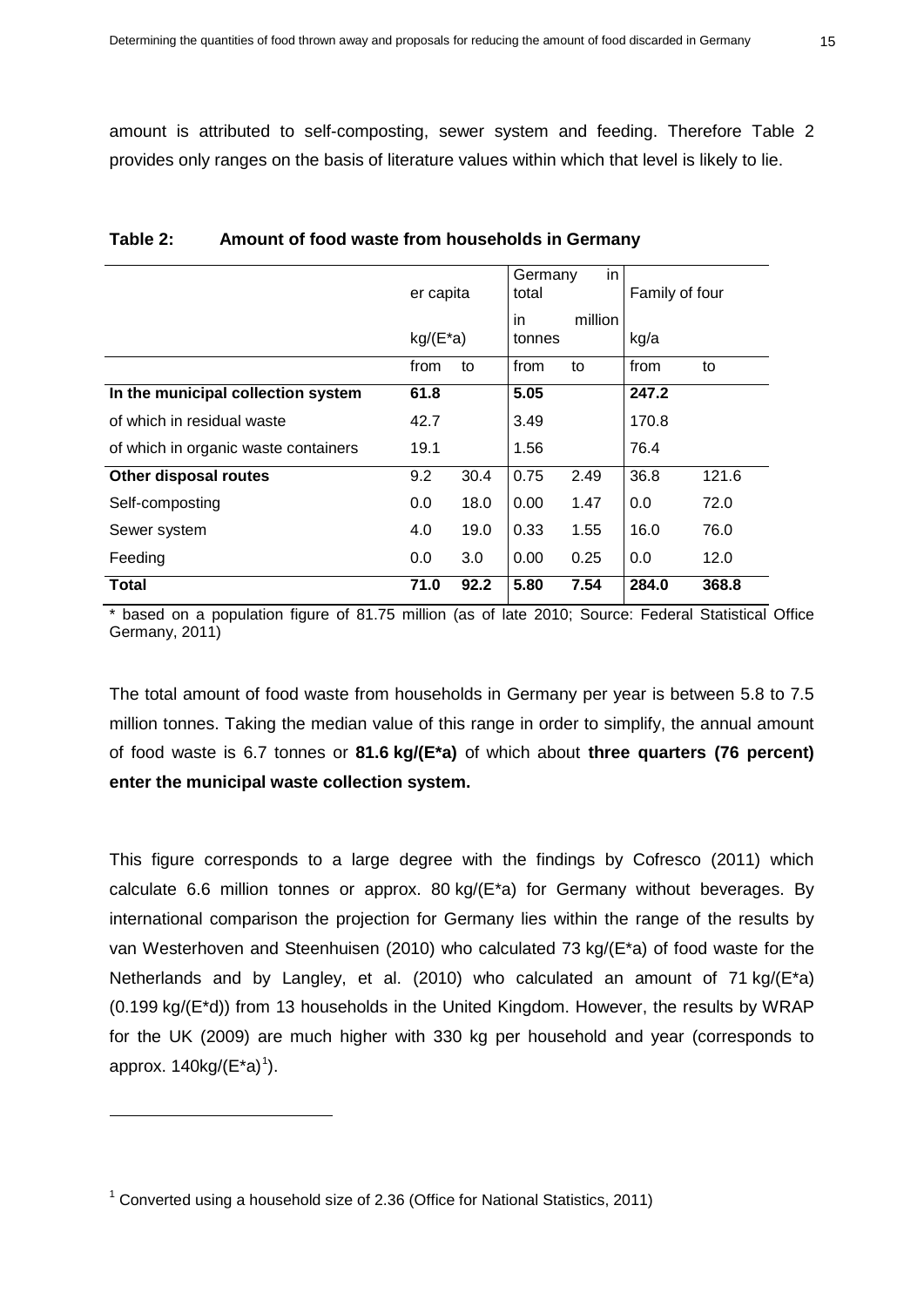|                                            |                         | Per capita  |      | <b>Total Germany</b> |      |       | Family of four |
|--------------------------------------------|-------------------------|-------------|------|----------------------|------|-------|----------------|
|                                            | Percentage<br>by weight | $kg/(E^*a)$ |      | in million tonnes    |      | kg/a  |                |
|                                            |                         | from        | to   | from                 | to   | from  | to             |
| In the municipal collection system         | 100 %                   | 61.8        |      | 5.05                 |      | 247.2 |                |
| unavoidable                                | 35%                     | 21.6        |      | 1.77                 |      | 86.5  |                |
| partially avoidable                        | 18%                     | 11.1        |      | 0.91                 |      | 44.5  |                |
| avoidable                                  | 47 %                    | 29.0        |      | 2.37                 |      | 116.2 |                |
| Total (all disposal routes)                | 100 %                   | 71.0        | 92.2 | 5.80                 | 7.54 | 284.0 | 368.8          |
| unavoidable                                | 35 %                    | 24.9        | 32.3 | 2.03                 | 2.64 | 99.4  | 129.1          |
| partially avoidable                        | 18%                     | 12.8        | 16.6 | 1.04                 | 1.36 | 51.1  | 66.4           |
| avoidable                                  | 47 %                    | 33.4        | 43.3 | 2.73                 | 3.54 | 133.5 | 173.3          |
| $\Sigma$ avoidable and partially avoidable | 65 %                    | 46.2        | 59.9 | 3.8                  | 4.9  |       | 184.6 239.7    |

#### **Table 3: Avoidability of household food waste in Germany**

Table 3 shows that **47 percent of food waste is avoidable** and that **18 percent is partially avoidable**. This corresponds to 2.37 million tons or 29 kg/(E\*a) of avoidable food waste in the municipal collection system and 0.91 million tonnes or 11.1 kg/(E\*a) of partially avoidable food waste. In addition there is waste being disposed of through other routes. Taking again the median value for the sake of simplicity, the total amount is 3.14 million tonnes or 38.4 kg/( $E^*$ a) of avoidable food waste and 1.2 million tonnes or 14.7 kg/( $E^*$ a) of partially avoidable food waste.

Figure 7 displays household food waste broken down by its avoidability according to Figure 2.



**Figure 7: Amount of food waste from households in Germany**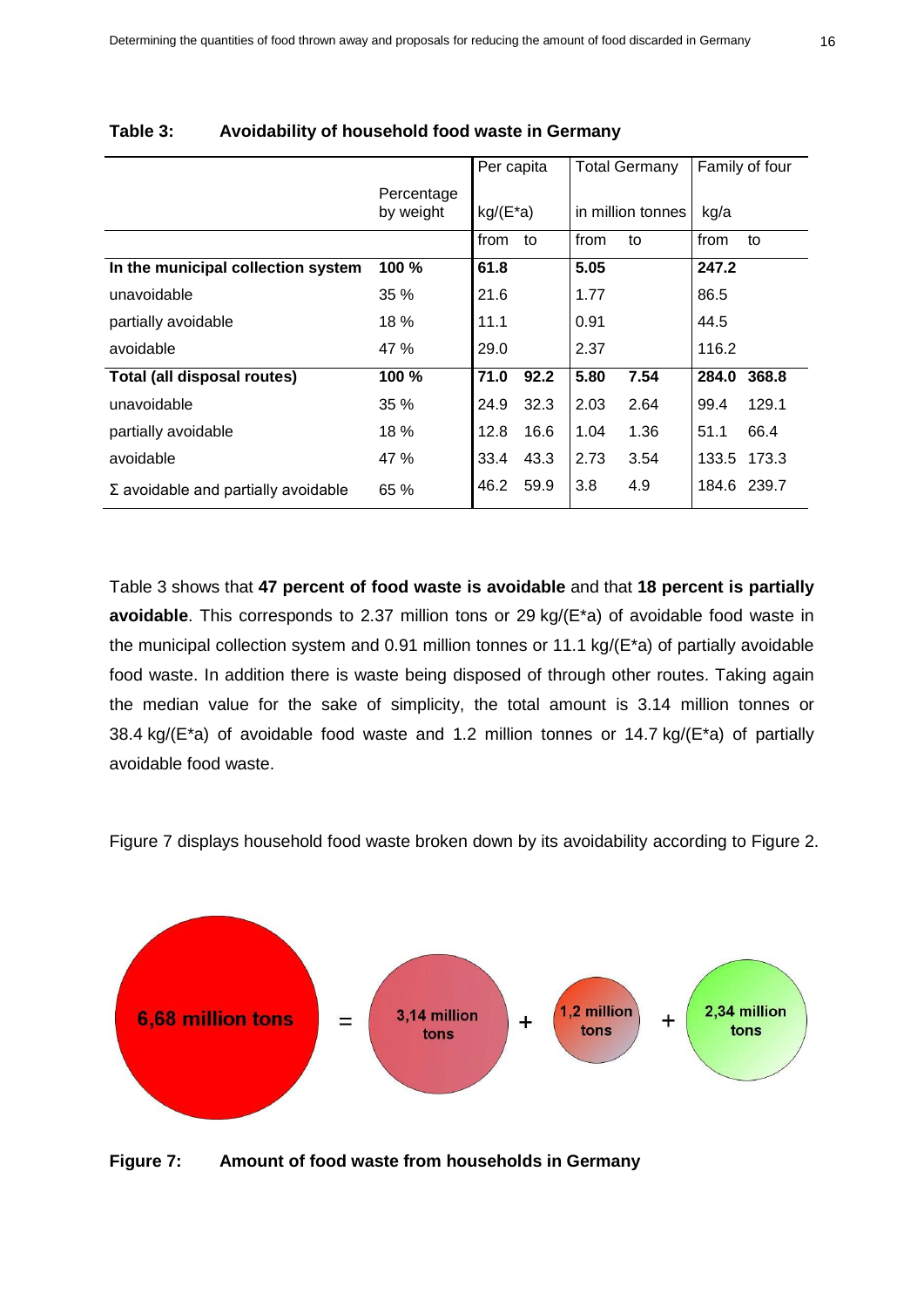This result, too, matches the results by Cofresco (2011) according to which 36 percent of food waste was unavoidable and 59 percent avoidable. However, the study by Cofresco (2011) did not distinguish partially avoidable food.

Due to a lack of sufficiently detailed and representative data for Germany, only an approximate estimation on the composition of food waste for each product group can be carried out (on the basis of data by Cofresco [2011] and Barabosz [2011]). Figure 8 shows the composition of avoidable and partially avoidable food waste. Fruits and vegetables make up the largest share of avoidable and partially avoidable food waste.



**Figure 8: Composition of avoidable and partially avoidable food waste from households in Germany by product group (percentage by weight)**

The amount of **avoidable and partially avoidable food waste** from households in Germany **corresponds** to a **monetary value of 16.6 to 21.6 billion EUR** per year or approx. **200 to 260 EUR per capita and year** (cf. Table 4). For an **average household of four**, this means that each year avoidable and partially avoidable food waste worth **approximately 935 EUR is disposed of as residual waste, in organic waste containers and the sewer system, through self-composting or fed to pets**. Private consumer spending for food and nonalcoholic beverages by German households in 2010 totalled 151.14 billion EUR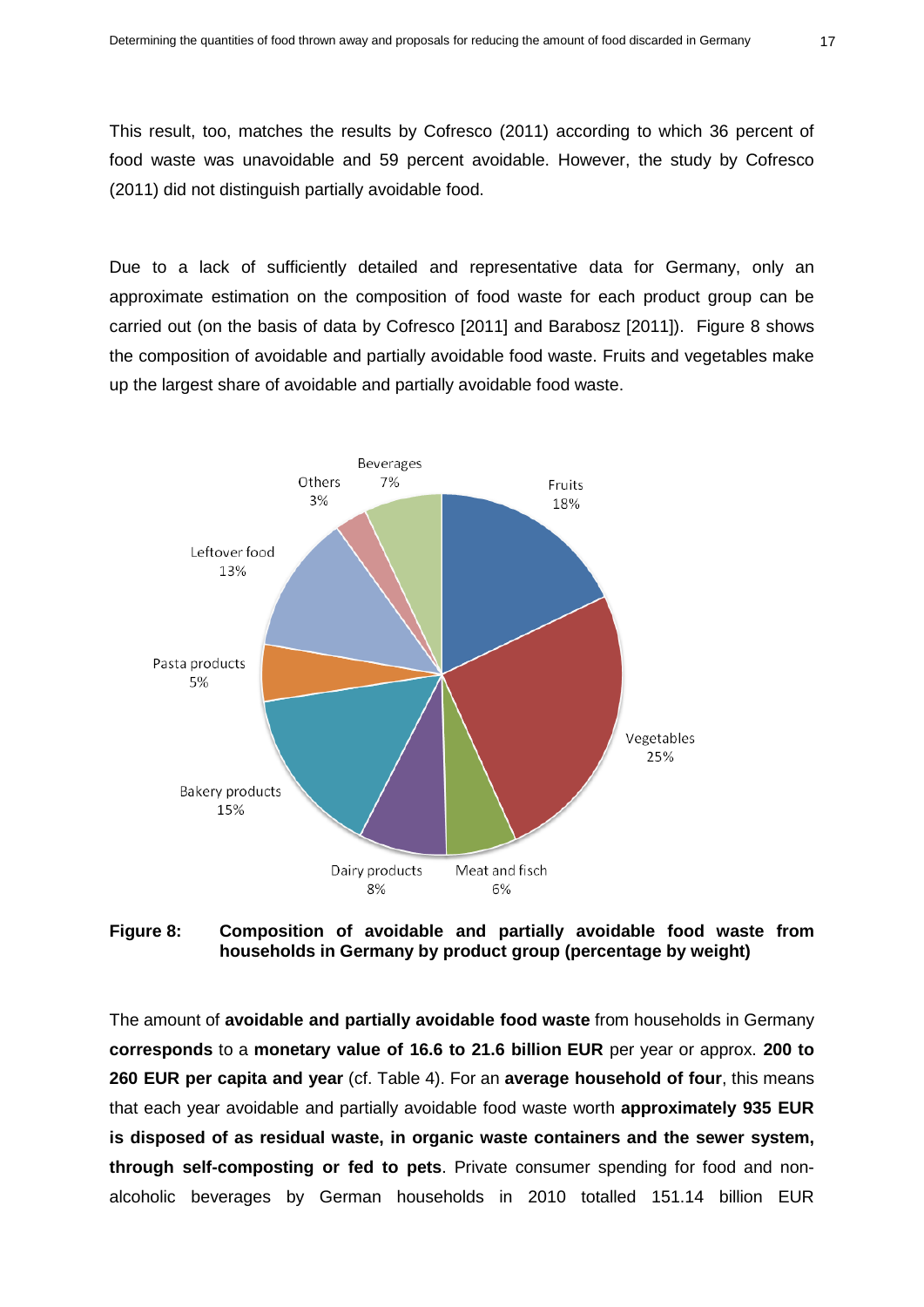(Statistisches Bundesamt Deutschland, 2011). This means that avoidable and partially avoidable food waste accounts for between **10 and 14 percent of expenditures for food and non-alcoholic beverages**.

| Table 4: |                       |  |  | Monetary value of avoidable and partially avoidable food waste from |  |  |
|----------|-----------------------|--|--|---------------------------------------------------------------------|--|--|
|          | households in Germany |  |  |                                                                     |  |  |

| Monetary value of avoidable and | Per capita   |       | <b>Total Germany</b> |      | Family of four |       |
|---------------------------------|--------------|-------|----------------------|------|----------------|-------|
| partially avoidable food waste  | $EUR/(E^*a)$ |       | in billion EUR       |      | EUR/a          |       |
| Range                           | 203.5        | 263.8 | 16.6                 | 21.6 | 814            | 1.055 |
| Mean value                      | 233.7        |       | 19.1                 |      | 934.6          |       |

Cofresco (2011) calculated that food worth 308.85 EUR per capita is discarded annually in Germany. However, this figure also includes unavoidable food waste that accounts for approx. 35 percent by weight of food waste. Both estimations give the same range when taking this into account. By international comparison the projection for Germany lies within the range of the results by WRAP (2009) for the United Kingdom according to which an equivalent of 231 EUR of avoidable food waste is discarded annually per capita corresponding to 15 percent of household expenditure for food, and by Baker, et al. (2009) which calculated an a value of 180 EUR per capita for Australia. Katajajuuri, et al. (2011) established that 4.5 percent of household expenditures in Finland are spent on avoidable food waste.

## <span id="page-19-0"></span>**2.4 Identifying data gaps and need for research**

Given that food waste from the food industry, trade and large-scale consumers is not subject to the obligation to tender delivery, public sector bodies do not record any quantities. Verified statistical data on waste is therefore frequently unavailable and we must draw upon figures published in literature and other surveying methods such as sorting analyses.

Obstacles to data gathering and data and knowledge gaps and thus the need for further surveys for the individual areas are set out in the following.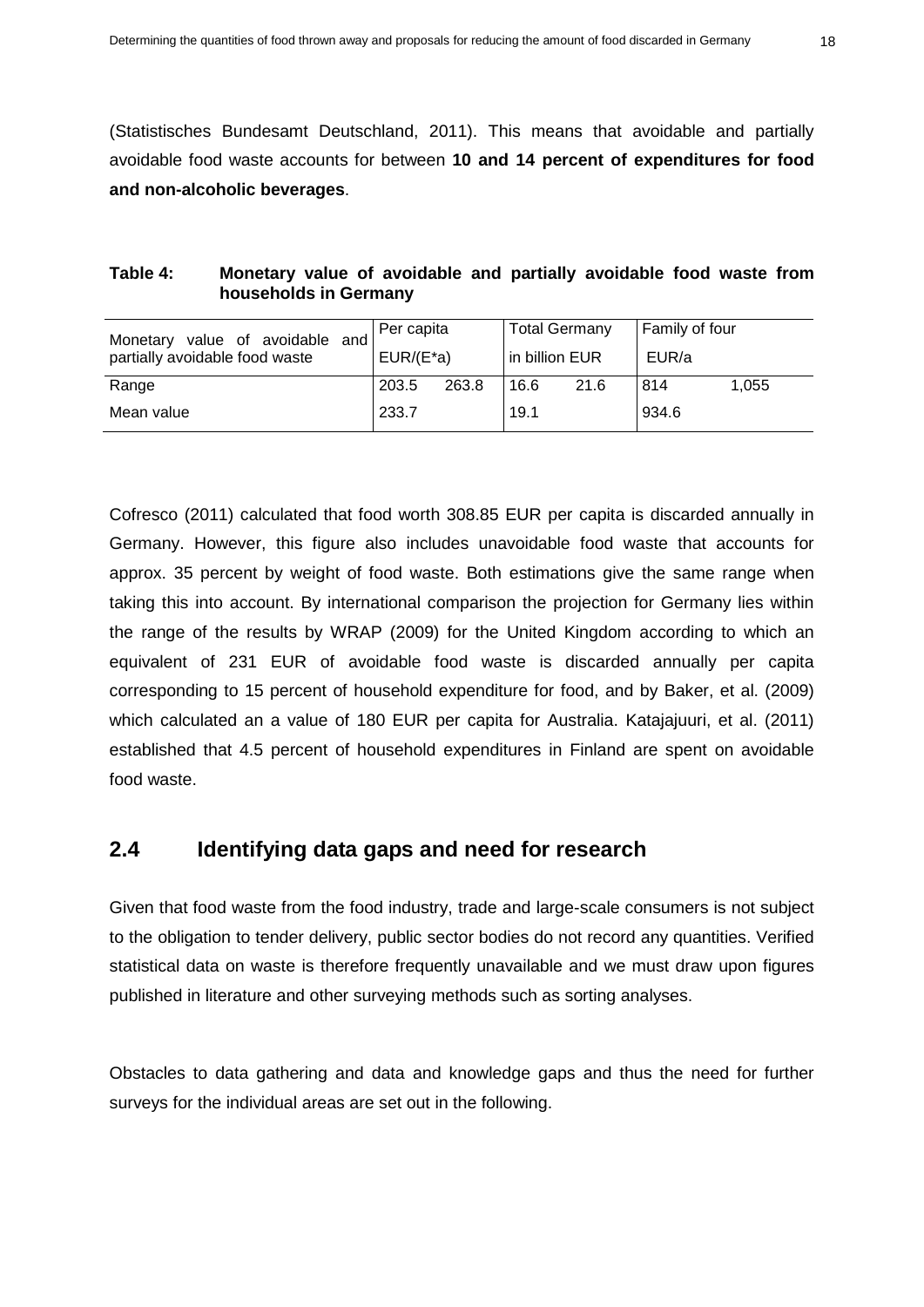## **2.4.1 Food industry**

- A definition of food waste in the industry is either not uniform or does not exist
	- o What is food waste?
	- o The distinction between avoidable / unavoidable food waste cannot be generalised but depends on the sector of business.
- Data are not collected in some cases because it would involve costly and time-consuming procedures.
- Where data is gathered according to the ISO standard or EMAS as part of an environmental audit, frequently only the entire flow of waste is surveyed. Differentiation of food waste is uncommon.
- The distinction drawn between by-product and waste is inconsistent.

### **2.4.2 Retail & Wholesale**

- There are different data recording systems in food retailing. While the losses of some food retail businesses are determined via the net cost value of foods, others are determined via the (gross) sales value of written off foodstuffs.
- It is difficult to categorise in food retailing. Making distinctions between food categories is frequently impossible. Food articles also contain, in part, other product groups such as
	- o tobacco (up to five percent),
	- o animal feed,
	- o chemist's shop articles, as appropriate, depending on the recording system of the branch store,
	- o magazines, as appropriate, depending on the recording system of the branch store.
- There is reluctance to furnish information, notably by larger food retail businesses or discounters. Thus, the overall situation can only be estimated.
- Food waste is not explicitly recorded on wholesale markets. Only organic waste is more or less known as mass-flow rate.
- Existing data differ in quality.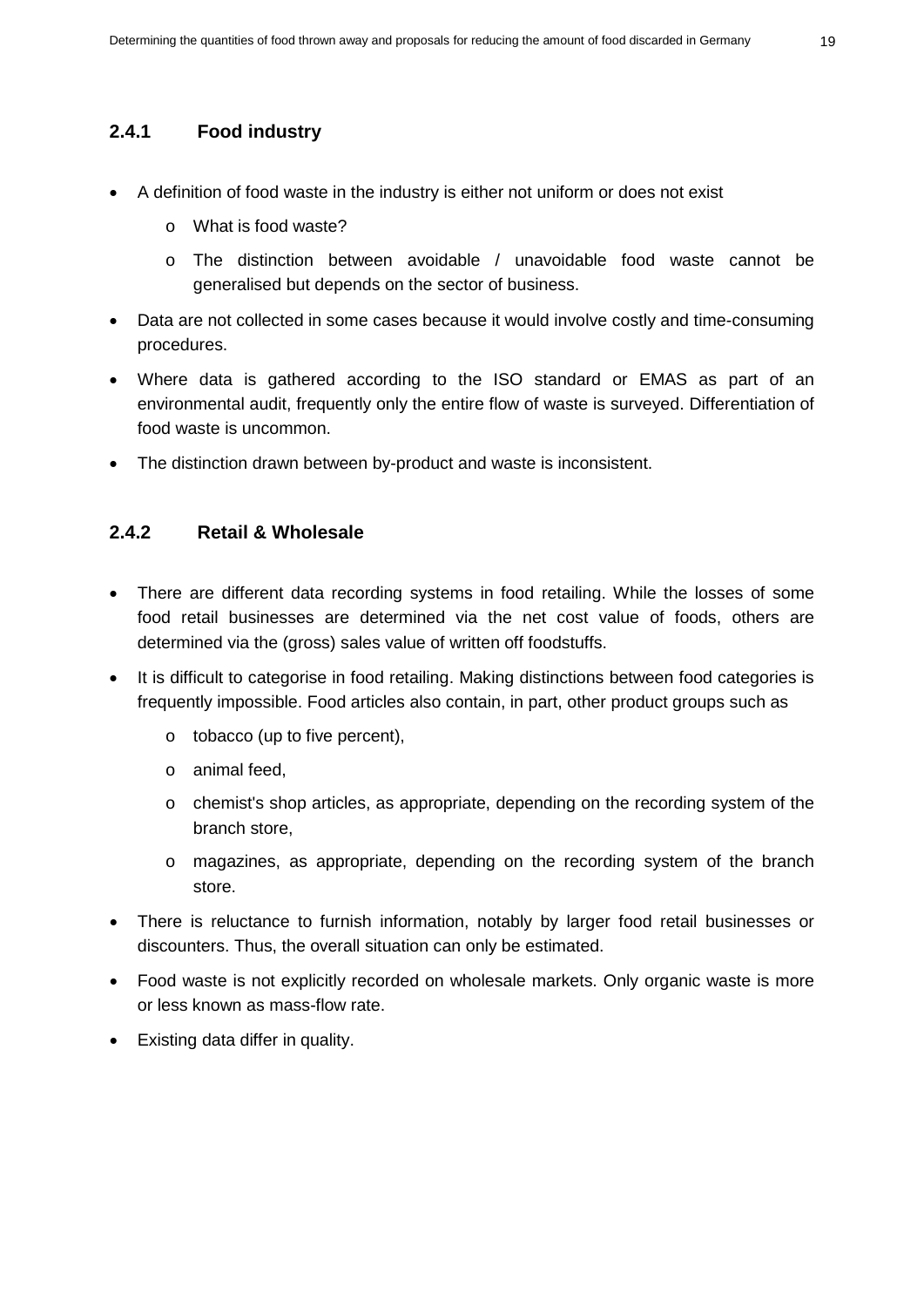#### **2.4.3 Large-scale consumers**

- The number of persons eating in canteens or receiving meals in hospitals, residential care homes for the elderly, prisons and other establishments is available for individual enterprises, but not for Germany as a whole.
- Up-to-date surveys are needed in the hotel and restaurant industry because there were major changes in recent years according to the German Hotel and Restaurants Association (DEHOGA).
- Up-to-date nationwide surveys in individual fields such as schools and childcare facilities, residential homes for the elderly and nursing homes, business catering and the armed forces are also necessary in order to restrict the size range.
- Different overall situations in the *Länder* (e.g. in the case of penal institutions) hinder data comparison.
- Data on other establishments offering food such as sports and cultural events or all sorts of recreational fairs and data on air and rail travel in Germany are largely lacking.

#### **2.4.4 Private households**

- The percentage of food waste throughout Germany is not known.
- The percentage of food waste in the fine and medium fractions < 40 mm, especially in the fine fraction is not known. In Austria, a study on residual waste is currently underway, a corresponding study is lacking in Germany.
- Poor knowledge of the proportion of food waste from households in organic waste bin (hardly any data from Germany).
- No data is available on the proportion of food waste in the medium and fine fraction in the organic waste bin.
- Data on the composition of food waste (in residual waste) broken down by avoidability does not exist.
- The quantity of food waste that is not disposed of in the municipal collection system, but composted at home, fed to pets or discharged into the sewer system is not known.

All in all, harmonisation of definitions, surveying methods, and benchmarks for food waste are needed in all fields.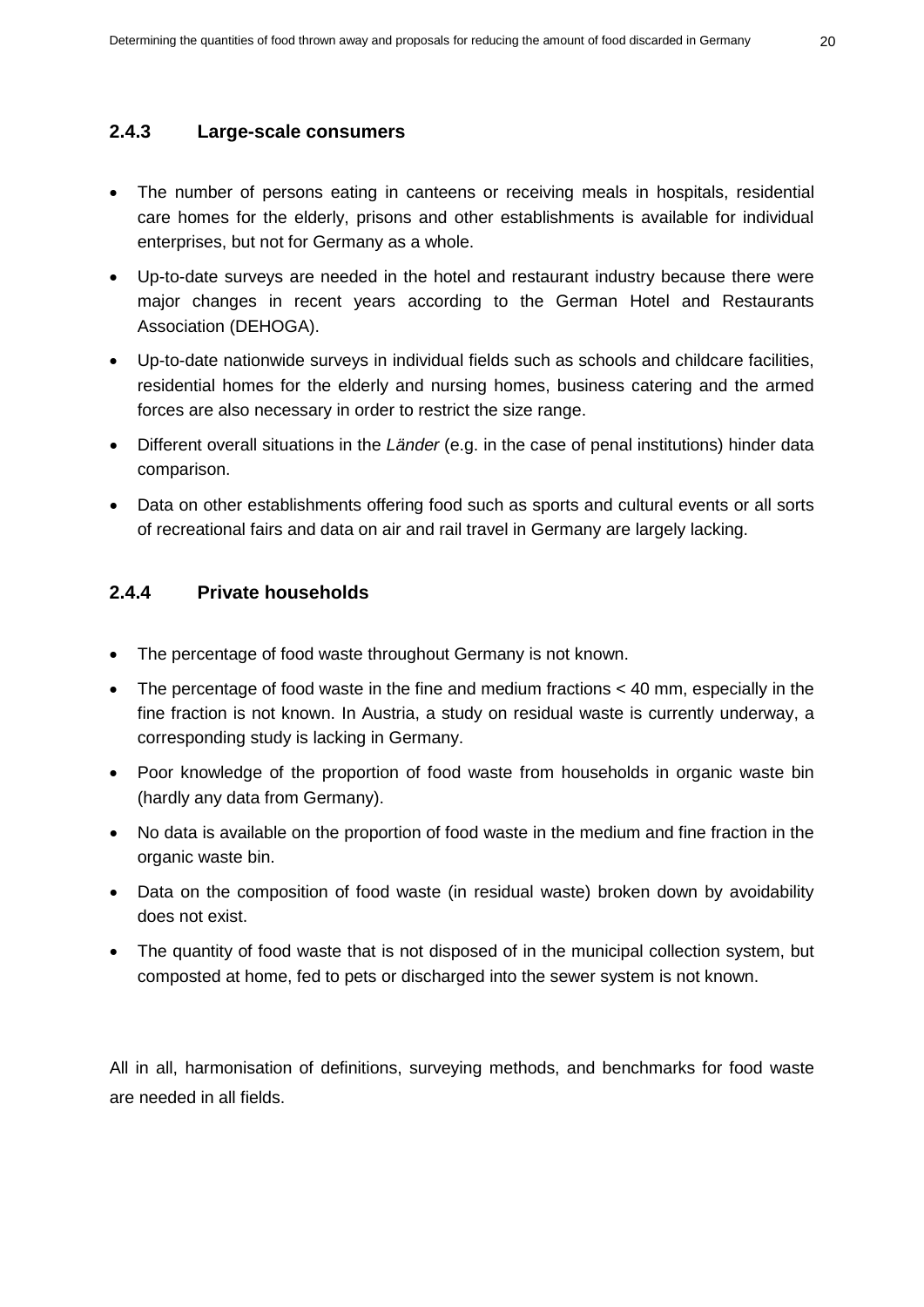## <span id="page-22-0"></span>**3 Proposals for a minimization of food wastage**

### <span id="page-22-1"></span>**3.1 Reasons for the development of food waste**

Food waste arises along the entire value-added chain. This can be attributed to various causes, which are elaborated below. The reasons identified by consulting the relevant literature are summarised according to the sectors considered in this research project.

### **3.1.1 Food industry**

Foodstuffs that do not comply with certain **product and quality characteristics** are sorted out (Monier, et al., 2010). This includes, for example, irregularly shaped or sized products that are not suitable for certain processes.

Food waste also arises during **quality assurance operations**. For example, food-processing enterprises must take **samples** and keep those **retained samples** in order to be able to check and to prove the perfect quality of their products throughout the whole shelf life. The samples and retained samples are then disposed of (Schneider, 2009; Escaler, et al., 2011).

Moreover, the loss of edible food results from or is facilitated by **overproduction** or **poor planning**. Reasons therefore include **irregular demand** or **returned sales** (Mena, et al., 2011).

**Technical problems** may also constitute a reason for food waste (Monier, et at., 2010). Errors in the production process lead to defective or damaged products, which can no longer be sold (e.g. faulty batches, production losses). Another source of waste is the **spillage** of products, which for example occurs during the filling of liquid food (Gustavsson, et al., 2011). In addition, **damaged packaging** causes food to spoil faster (Parfitt, et al., 2010), while technical problems occasionally cause **incorrect labels**.

According to Monier (2010), much food waste arises during the processing stage due to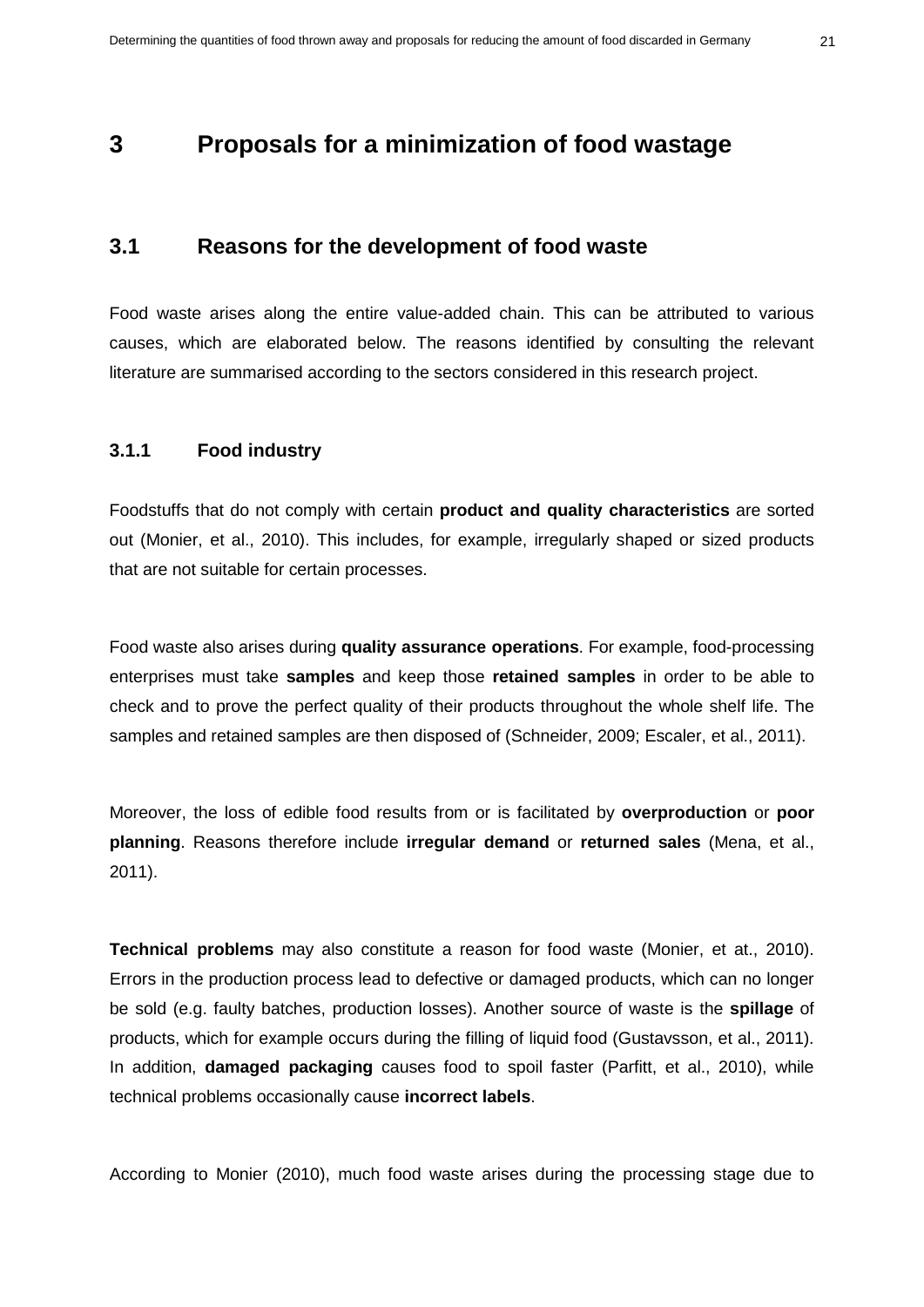**legal restrictions** or **commercial standards**. The partial elimination of marketing standards for fresh food (European Commission, 2008) could significantly reduce the amount of food unnecessarily disposed of before being traded.

## **3.1.2 Retail & Wholesale**

There are various reasons for food disposal by the trade as well.

According to Stenmarck (2011), food is mainly disposed of by the trade because it is or becomes "**unsalable or unmarketable**." This includes food with an expired best-before or use-by date as well as perishable food that is often not labelled with a date such as bread, fruits and vegetables. High demands on the quality, freshness, and the appearance of such foodstuffs often influence the customer's purchasing decision. In many cases, this food is no longer considered "**sellable**" due to a lack of freshness. Most of these reasons result from the customer's (consumption) behaviour.

However, certain sales targets also constitute reasons for food waste. Thus, a huge variety of goods and shelves that are always completely filled are also responsible for overproduction and oversupply of food (Gustavsson, et al., 2011). Stenmarck (2011), however, points out that consumers *expect* the shelves to be filled. Retailers are therefore forced to order more goods (causing increased production) than they actually sell.

Examples given by Stenmarck (2011):

- **Overproduction** of fresh baked goods: Interviews show that more baked goods are produced than are expected to be sold during the day in order to meet the customers' demand (up to 7 percent extra).
- **Damage** to perishable food: Fruits and vegetables are often presented stacked up in the sales room. This causes fruits or vegetables lying at the bottom or on the rim to be dented or even damaged, which then causes them to be disposed of. Moreover, if a fruit starts to rot, the putrefaction may spread to the adjacent fruits.

Traders often use different **marketing strategies** for food with a short shelf life or to reduce excess stocks (Monier, et al., 2010). Particular mention should be given in this regard to the "buy one get one free" (BOGOF) offers, which are very common in the United Kingdom. Such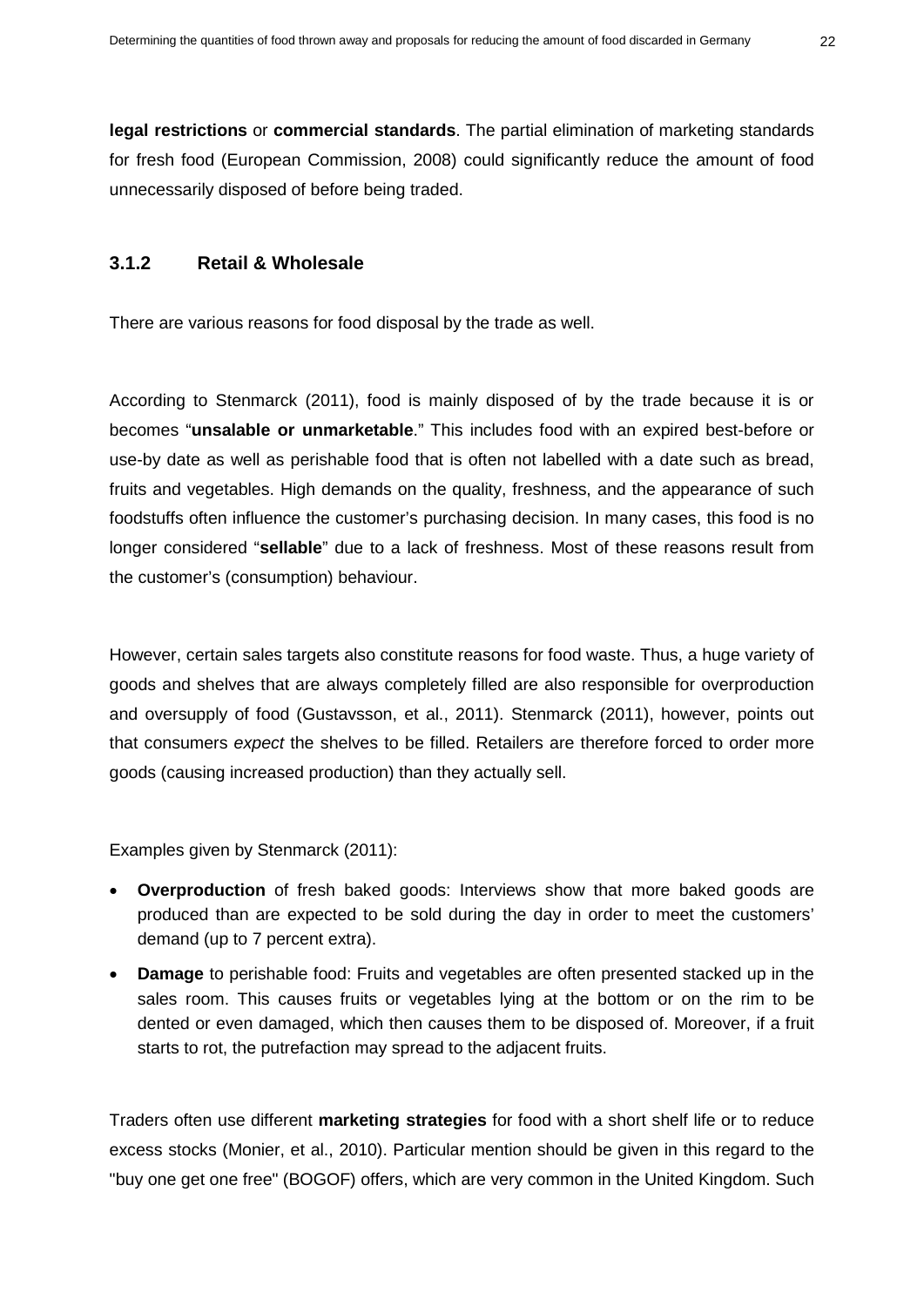marketing strategies could lead the food to be shifted from retail waste to households.

Several reasons can be attributed to trade organisation. Challenges and difficulties involved in an ideal merchandise information system or in demand-based stock planning have to be identified and addressed by traders. According to Stenmarck (2011), the order process is one of the main problems at the moment. However, this process will be improved in the future due to technical appliances. It is, for example, difficult to order the **proper amount** of food at the correct time. This applies to all foodstuffs but is especially difficult with respect to fresh or perishable food. The consumer's purchasing behaviour is influenced by various factors such as **weather**, **season**, **special offers,** and **personal attitude**. The fact that it is very difficult to predict the consumer's demand leads to excess stocks (Monier, et al., 2010). New and improved systems allowing predictions of purchasing behaviour are being developed and will contribute to a better adaption of the supply of goods to the actual demand of the customers in the future.

Inadequate or **improper handling** of food also represents plenty of reasons, especially regarding **storage** under **insufficient temperature** or **lighting conditions**. Similarly, **improper positioning** of the foodstuffs may also cause them to spoil faster, which makes them no longer **saleable** or **marketable**. For example, storing avocados next to tomatoes makes them ripen more quickly (Stenmarck, et al., 2011; Monier, et al., 2010).

Many of the reasons mentioned above also apply to the wholesale trade. Of particular significance is, however, the **improper handling** with foodstuffs, which constitutes a major reason for their losses. Foodstuffs are, for example, damaged due to improper handling and therefore can no longer be sold (Stenmarck, et al., 2011). Damaged packaging is another reason that food is disposed of despite being undamaged. The aim here must be to develop better packaging in order to reduce these damages.

According to Monier (2010), **excess stocks** in wholesale lead to a disposal of edible food as well. These excess stocks result for instance from redemption agreements (relating to unmarketed foodstuffs) with retailers or from orders that are cancelled at short notice. These excess stocks should be reduced because otherwise the food becomes unmarketable.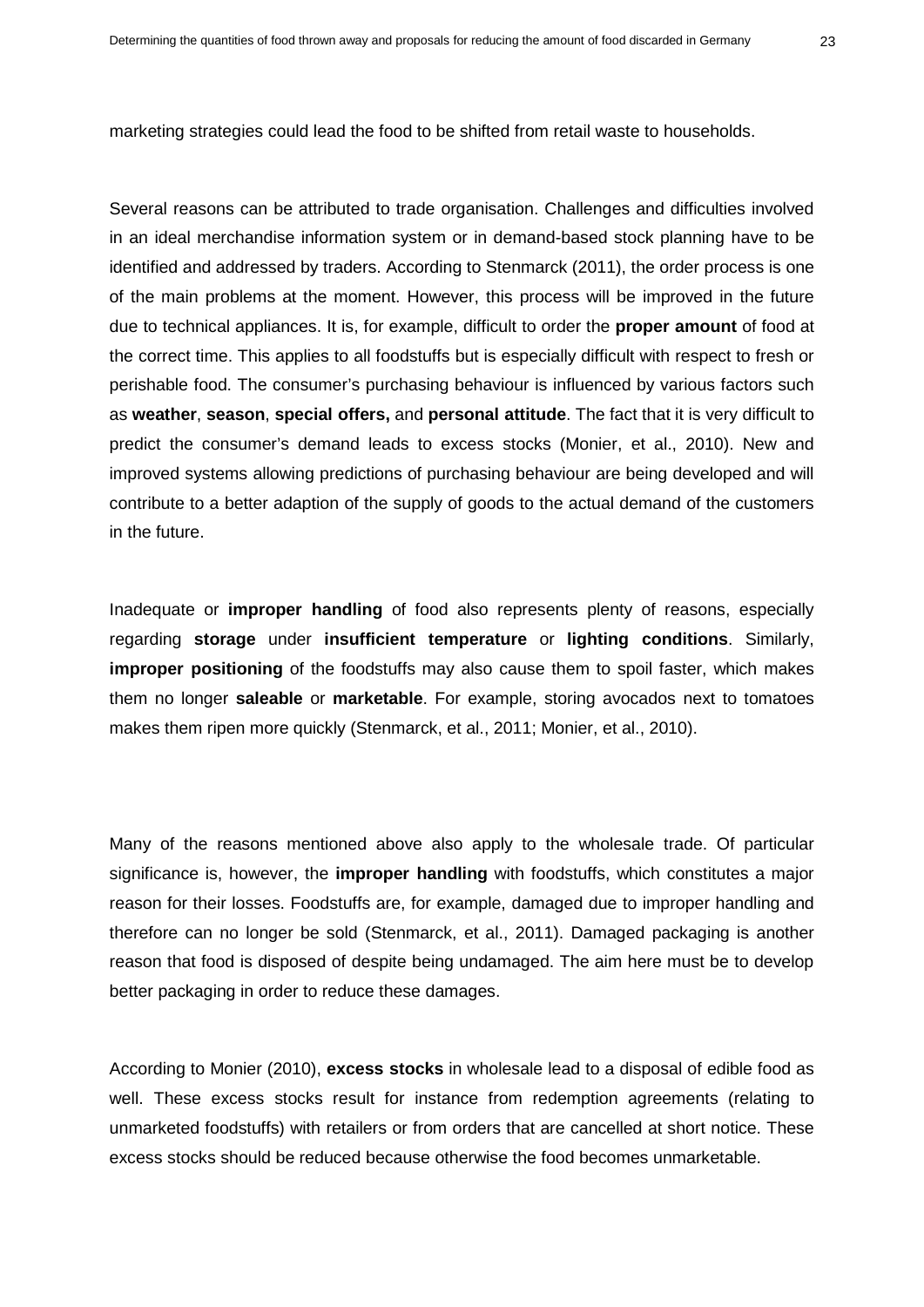#### **3.1.3 Large-scale consumers**

With respect to large-scale consumers, the reasons for food waste are quite similar. For example, reasons arise from internal organisation, regarding services for customers, and in the kitchen.

One cause of this is insufficient knowledge in internal organisation about the emerging amount of waste. The introduction of **key figures for waste management** could be an effective measure suited to counteract this lack of knowledge.

In the kitchen, **inadequate storage** and **different degrees of processing** of the products are the main causes of waste. An increased amount of fresh ingredients results in increasing amounts of cleaning and preparation waste. A lack of **calculation** basics regarding the number of the meals to be prepared is another reason for the development of food waste. Only few kitchen chefs have recourse to data on pre-confirmed dishes. Thus, they have to rely on their experience. Much food waste arises when institutions **do not reuse** prepared but not yet served food. Up to 80 percent of food is not reused in institutions such as canteens. However, soups, potatoes, or raw salads among others are used again. Insufficient **awareness** regarding the development of food waste is also a cause. Another reason is the level of costs for goods and materials employed (although in the literature this assumption is not considered to be statistically significant).

With respect to the customers, factors include **menu selection**, **serving size** and **type** of the portions offered. The more individual customers are addressed, the more likely will they finish their meal. Further reasons for food waste are **hygiene and food safety regulations** concerning the passing on and reutilisation of food (e.g. compliance with the cold chain) as well as **lack of information** (for example Muslim or vegetarian customers want to know whether or not the meal contains pork or meat).

## **3.1.4 Private households**

Certain **developments in society** play an important role in the disposal of food in private households. Many trends and developments, such as the almost constant availability of an oversupply of foodstuffs, a major drop in consumer expenditures for foodstuffs, or the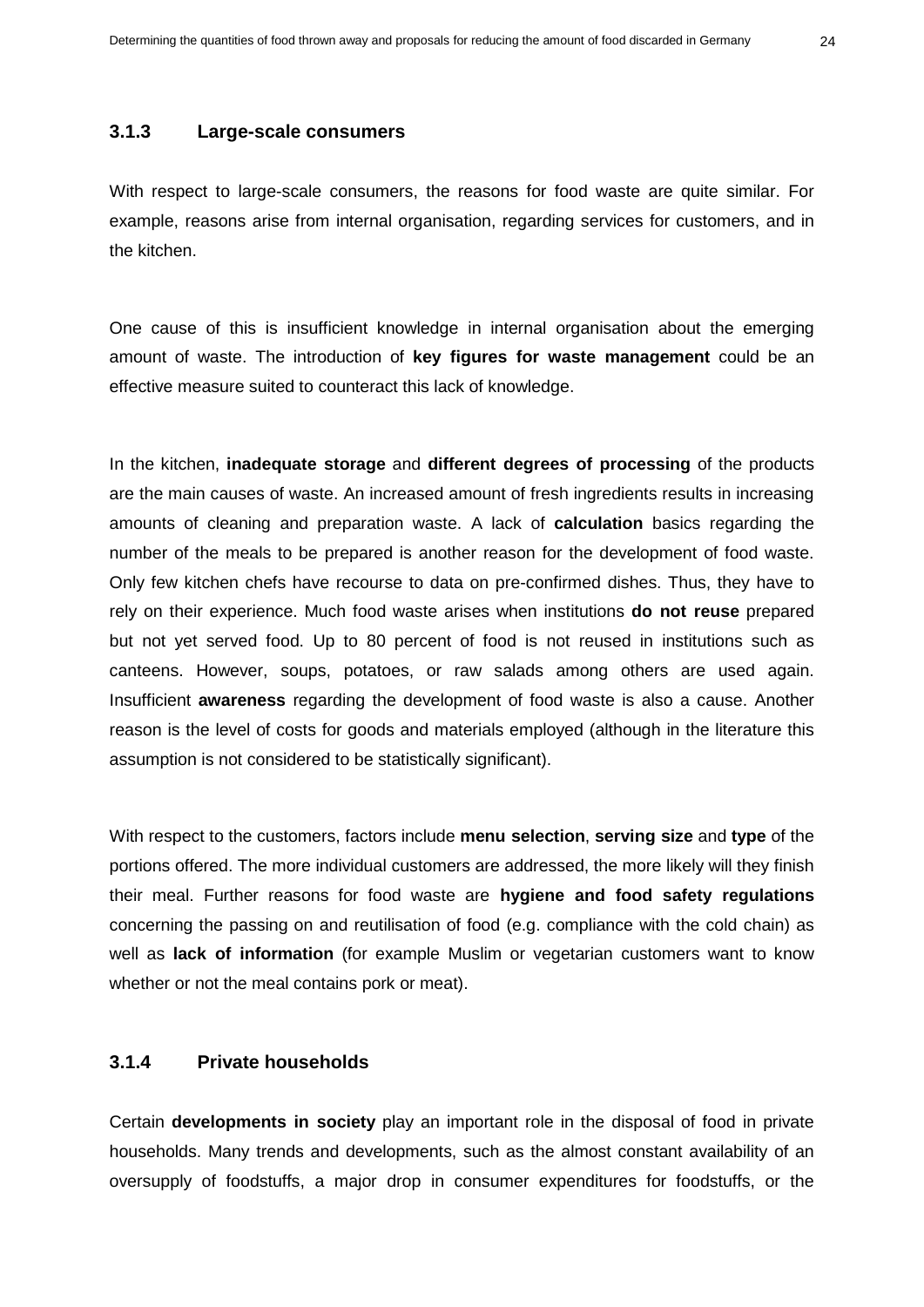growing alienation towards food, create an environment that facilitates the disposal of food.

**Individual reasons** on a personal and household level are very diverse. They cannot be generalised as they depend on the product as well as on the way of life and the living conditions of the households. Studies conducted to date have produced very different results and are of limited value as most studies predefine the reasons, leading the results in a certain direction. There are no theoretical studies based on empirical results or theoretical foundations. A good overview of the broad range of reasons is provided in the studies of Glanz (2008) and Selzer (2010).

According to Glanz (2008), consumers most often referred to:

- special ingredients (foodstuffs used rarely or only for certain meals, seasonal products) (10 out of 21 households)
- inadequate storage (incorrect storage conditions, incorrect storage by mistake, infestation of moths) (10 out of 21 households)
- lack of knowledge of stocks (9 out of 21 households)
- own production and presents (foodstuffs given as a present and not used, excessive crop yields from the own garden) (8 out of 21 households)
- food that was already spoiled before it was bought, freshness and taste (preference of freshly bought products), products for any eventuality (stocks for guests and certain meals), trial purchase (to test a new product) (7 out of 21 households each)

According to Selzer (2008):

- attitude (freshness/taste, do not want the same again, want to have the choice, want to clear out, did not pay attention when shopping, health issues)
- and an excessive amount of incoming goods (lack of inventory knowledge, special offers, presents from guests)

The importance of a possible amendment to the **best-before date** is overrated in public debate. To date, no studies have been conducted showing that a lack of understanding of this term is directly connected to a large amount of food thrown away by households. However, experience has shown that an expired best-before date is one reason for throwing food away.

It seems that the best-before date is of certain relevance because it is used as a criterion that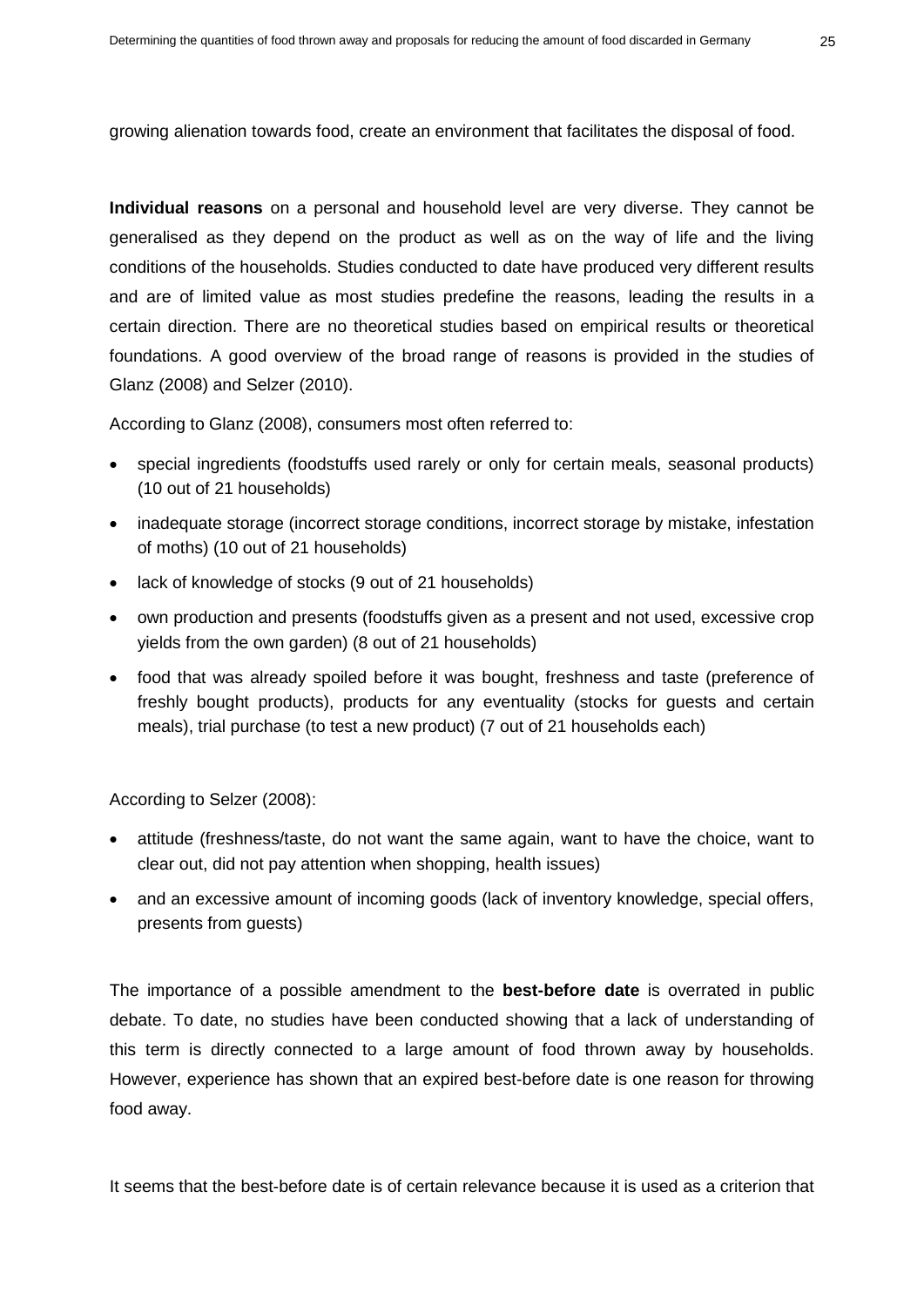determines when the product is disposed of. This means that in case of doubt, people often decide to throw the product away when the best-before date has expired. These cases seem to be based on a psychological reflex as well. However, the question arises why people do not consume foodstuffs before the best-before or use-by date has expired. The most important questions are: How can we make sure that food is consumed on time and that the best-before date is not regarded as a "throw away date" in practical life? And: What further information do consumers need in order to prevent the food from becoming spoiled before the best-before or use-by date has expired due to incorrect storage or cooling?

Therefore, awareness raising campaigns − for example with the help of the flyer "Plate or Bin? Information on the best-before date" by the Federal Ministry of Food, Agriculture and Consumer Protection (BMELV) – should be continued and, if necessary, extended in combination with other measures that address the underlying reasons (BMELV, 2012).

# <span id="page-27-0"></span>**3.2 Strategies and concepts to reduce the amount of food discarded in other countries**

With a view to working out proposals to reduce the amount of food thrown away in Germany and to point out options for action in order to implement various measures in the individual food chain sectors, the research team, first of all, researched existing measures at home and abroad. Existing measures were identified with the help of the literature and Internet research, through scientific exchange and expert consultations, and by interviewing individual initiators of preventive measures.

These include concrete preventive measures, scientific papers, political acts, technical products, and social initiatives (food distribution programmes). Not all initiatives covered are aimed at reducing food waste. Individual projects pursue other objectives, as a matter of priority, such as a reduction of packaging waste in retail trade or sustainability campaigns in enterprises. Yet, they can result in a decrease in food waste by creating synergy effects. In this regard, pilot projects to optimise processes in the food industry or initiatives for sustainable consumption are worth mentioning, for example.

A total of 360 preventive measures were identified. These were classified, described and their results, if any, compiled.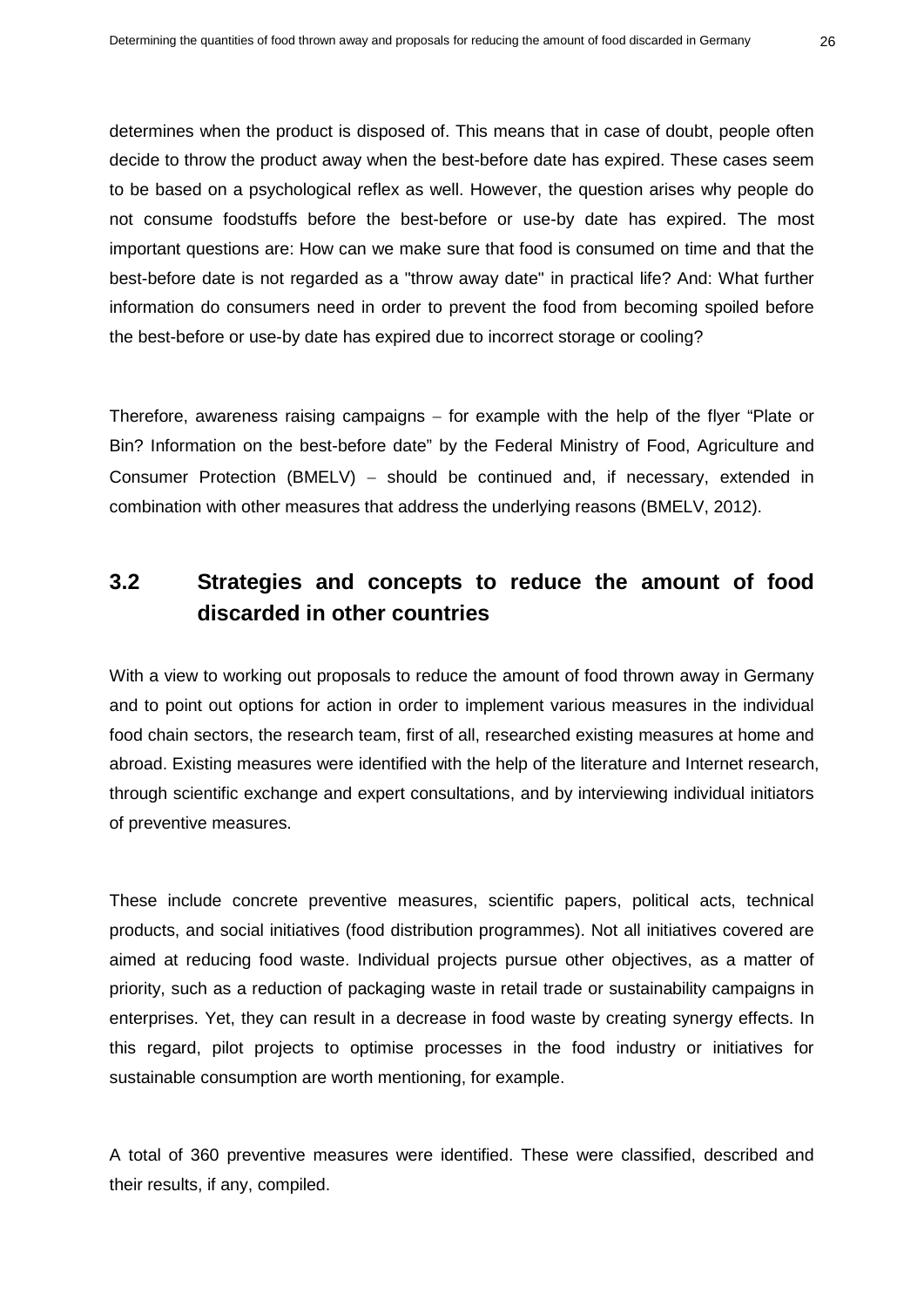An assessment system (utility analysis) was developed in order to make preventive measures of the same category comparable. Particular regard was given to the transferability of the measures to Germany.

The results show 34 promising approaches, which are described in detail in the long version of this project. Compiled as a best practice catalogue, it identifies specific options for action and recommendations to prevent food waste.

## <span id="page-28-0"></span>**3.3 Recommendations for action**

Food waste should be permanently reduced at all stages of the food value-added chain. In the interest of sustainable consumption, the appreciation for food needs to be enhanced in large sections of the population. The recommendations for action provide food chain policymakers, consumers, and stakeholders with reference points for decision-making when conceiving successful strategies for reducing food waste.

Drawing up a national **roadmap** represents a major step. This roadmap would foster the creation of the necessary framework conditions for preventing food waste in Germany.

First of all, **objectives were articulated** (along the same lines as the *Roadmap to a resource-efficient Europe: halving food waste by 2020* (European Commission, 2011). An **agenda for action** was devised as the next step. This agenda sets out measures that will help meet the objectives. Afterwards, a **research agenda** will be devised in order to close existing gaps in data and knowledge.

## **3.3.1 Key recommendations**

The active involvement of all relevant stakeholders in the food chain (agriculture, industry, trade, households, restaurant and catering sector, policy-makers, educational establishments, social institutions, etc.) is needed in order to halve avoidable food waste by 2020. A high level of acceptance and the involvement of all stakeholders can only be secured by **objectifying the debate**. This can be done, for one, by determining reliable figures through the research agenda and, secondly, by **avoiding apportionment of blame**.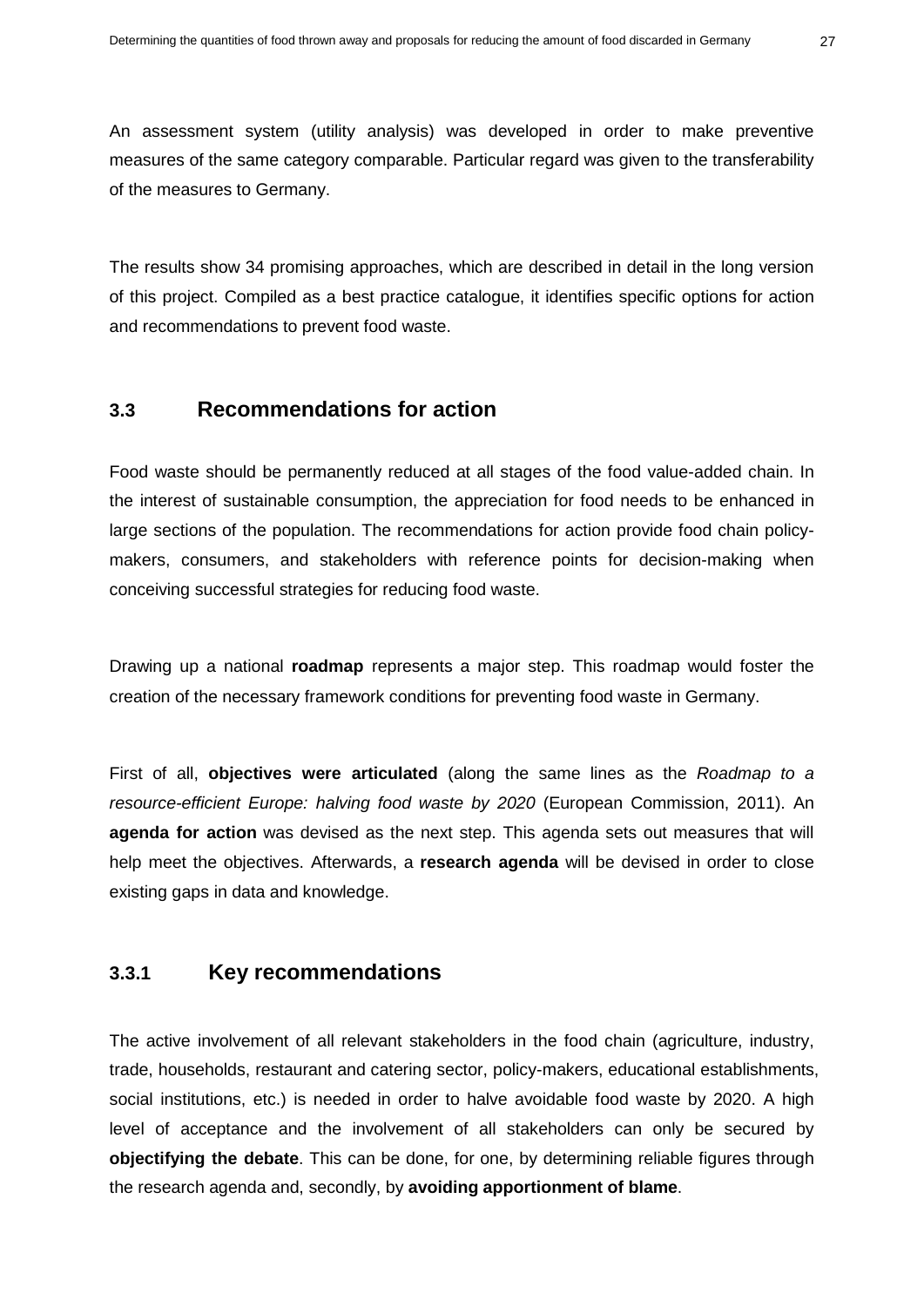Joint and expedient implementation of the preventive measures primarily requires a great willingness of all stakeholders to communicate and an open and trusting approach in the provision of experience, information, and knowhow. To this end, all stakeholders must engage in intensive networking throughout the food chain and transcend the limits of individual stages of the value-added chain. It is strongly recommended that **round table talks** will be held involving all relevant stakeholders in the value-added chain, e.g. farmers, producers, distributors, large-scale consumers (mass and institutional caterers, catering firms, hotel and restaurant industry), final customers, churches and environmental, educational and social welfare organisations (FOOD, SCP, 2009).

The farming sector, food industry, retail trade, hotel and restaurant industry, scientific community, and policy-makers can be brought together by initiating an **Internet-based network** for reducing food waste. Alongside an exchange on innovative technologies and solutions, the most innovative collaborative activities of participating businesses will be conferred with an award. Furthermore, the participants will benefit from the reciprocal exchange of experience and from neutral advice (No Waste Network, 2011).

The subject of food waste represents a major element towards increasing the regard in which foodstuffs are held. **Platforms on more sustainability in the food chain** are the key to coping with future challenges arising in the provision of food supplies (Foresight, 2011). We should strive for a more environment-friendly design of foods and greater transparency in the value-added chain (Verduurzaming Voedsel, 2009).

A database of **best practice measures** from the food chain, in the form of an open source, will enable the stakeholders to benefit from the experience gained from successfully implemented measures. In addition, such a portal can be used as an advertising medium for the enterprise's own projects and thus boost the image of the enterprise itself (Experiencebox, 2007).

Enterprises are called upon to take food waste into account in their environmental management systems and to **identify it in their environmental statements**. It should be examined whether food waste ought to be considered, in future, as a sub-criterion in various environmental certification schemes or when awarding environmental standards.

The subject matter should be integrated in training schemes in the fields of production,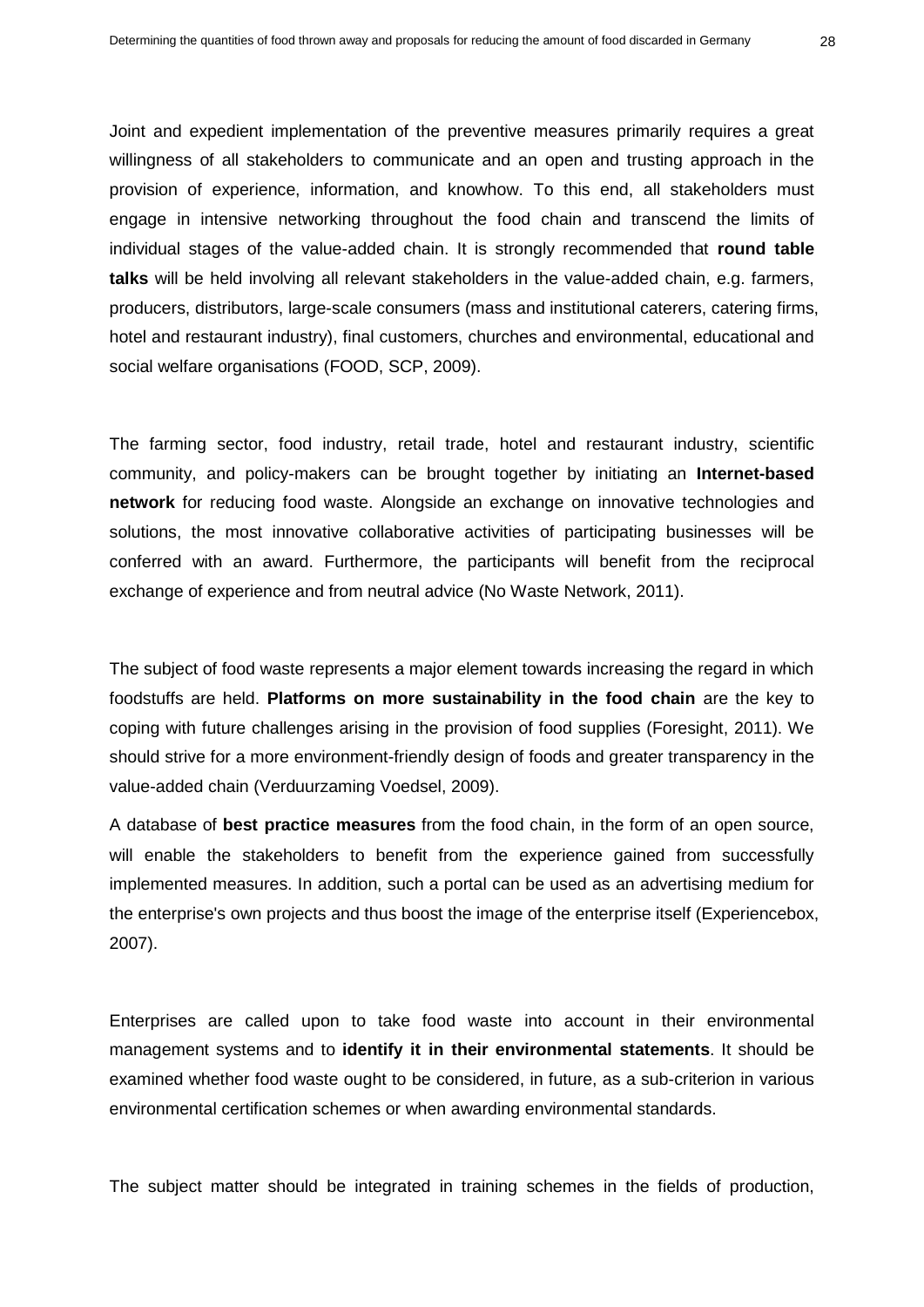processing, trade, and catering trade. Incentives should be provided for holding of and staff participation in **training schemes, advanced vocational training, and workshops**. Staff members should be encouraged to act as disseminators and role models in the responsible handling of food.

In order to estimate and assess developments in the prevention of food waste and relevant action, constant collection of data or **monitoring** are essential. Based on scientific findings, these should be rapidly developed and introduced.

In spite of all the measures presented here, it will not be possible to completely prevent food waste. Even if a substantial reduction proves possible, foods will still be disposed of as waste. It is therefore absolutely necessary to leave the quantities generated in the substance cycle and to use their energy content, as appropriate. Depending on the suitability, food waste should be **composted** or used to produce renewable energy (**biogas production**). We should aim at expanding separate biowaste collection with a view to the recycling of food waste. This is also enshrined in the new Closed Substance Cycle and Waste Management Act (KrWG) (Deutscher Bundestag, 2012), which will make the separate collection of biowaste mandatory as of 1 January 2015.

## **3.3.2 Recommendations for the food industry**

**Operational and process optimisations** are key steps towards achieving sustainable production. Small and medium-sized enterprises (SMEs) in particular frequently lack capacities for implementing optimisation measures. A generation of knowhow and the **provision of advice on resource-efficient management** and optimised material flow management can provide assistance to SMEs. This could take the **form of an association or a network**. Members thereby obtain extensive advice on sustainable production and resource efficiency (Green Business, 2010).

**Voluntary undertakings by the food industry and food retail trade** have significant mitigation potential, as testified by the Courtauld Commitment from the United Kingdom (1.1 million tonnes of avoided food and packaging waste (Swannell, 2010)). A similar undertaking by the German food industry and food retail trade would be a very welcome development and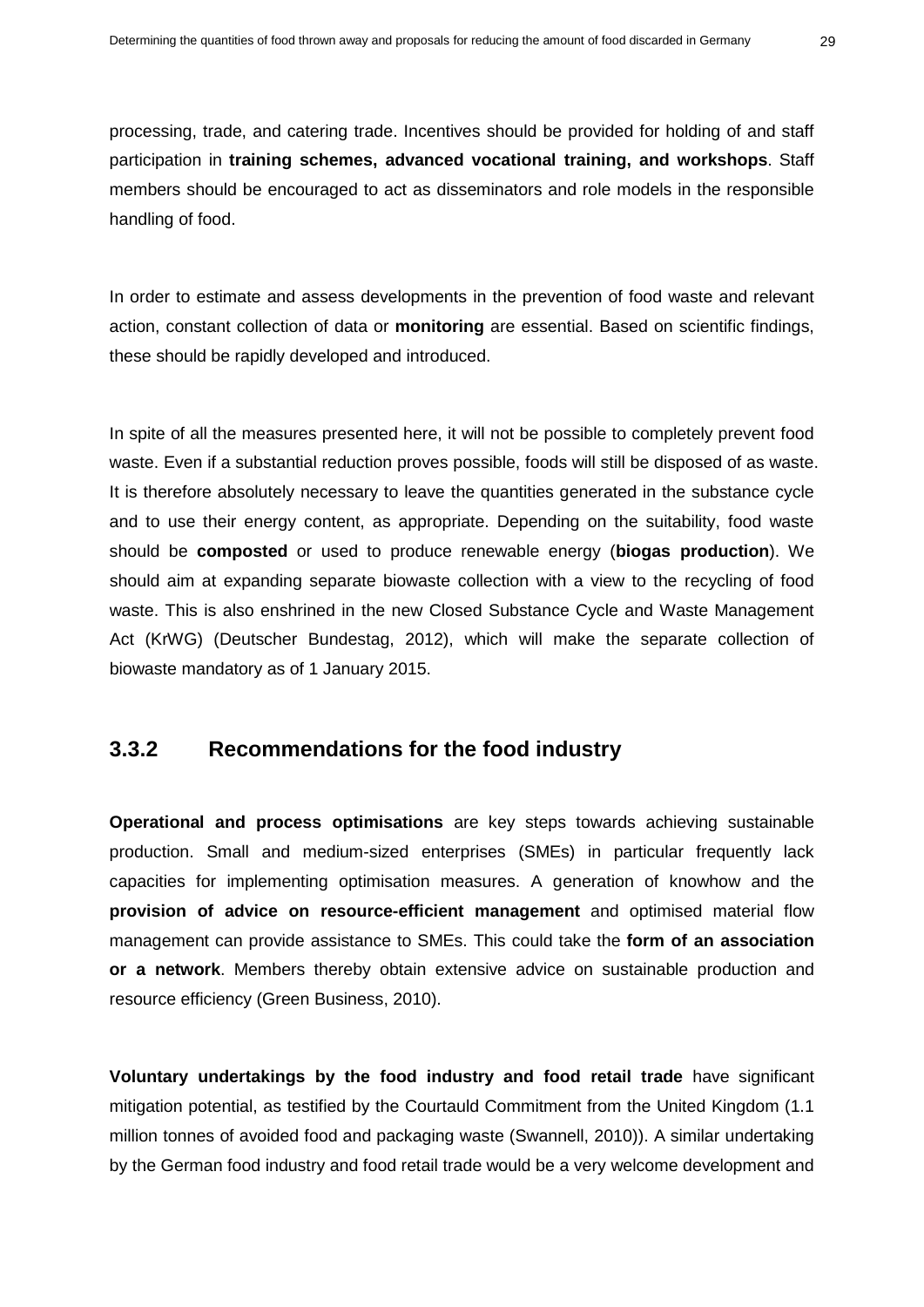just as exemplary.

## **3.3.3 Recommendations for the retail sector**

The food retail trade is required to play its part as a key link between production, processing, and consumers. It can play a major role in providing information and raising awareness. The inclusion of **regional products** in the range of goods shortens transport routes and is also very popular with consumers. **Highlighting bargains** for products that are nearing their bestbefore date is an appropriate instrument to reduce avoidable food waste. Some supermarkets even give away products that have reached their best-before date to their customers (Billa, 2011; Jumbo Supermarkten, 2011). Many donate them to welfare services.

Individual supermarkets pursue the strategy of selling **their products without any packaging** (Unpackaged, 2006; in.gredients, 2011). A partial adaptation of this concept to larger food retailers should be considered. Part of the product range, at least, could be offered and sold unpackaged. This would encourage customers to buy food in accordance with their actual needs (loose products instead of large packs).

**Further development of logistic and ordering tools** is necessary, in order to simplify and optimize the product ordering system. Incorrect orders and excessive order volumes can be minimised by training staff. **Research into dynamic best-before dates** based on compliance with the cold chain and quality of foods would similarly be welcomed.

The concept of **day-before bakeries** that only offer bakers' wares of the previous day can be an important factor in reducing avoidable bakery waste (FAZ, 2011). The same is true for the **happy hour concept**. Here, the products are offered at sharply reduced price levels shortly before closing time.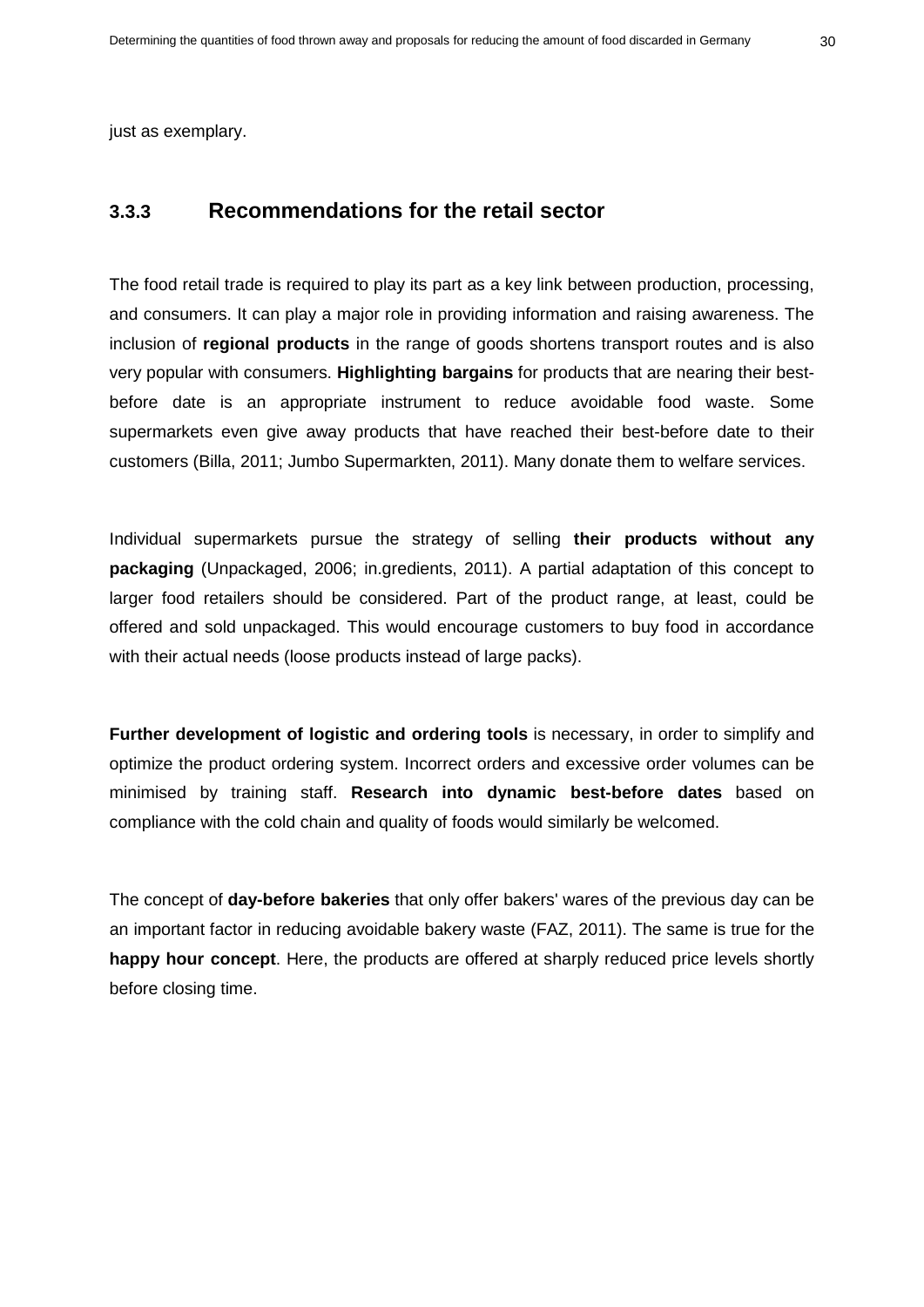# **3.3.4 Recommendations for large-scale consumers and the hotel and restaurant industry**

**Initiation of a hotel and restaurant industry federation** with the aim of awarding environmental standards (certificates) to participating hotels and restaurants. Award-winning enterprises must meet sustainability standards and are allowed, in turn, to use the awards to attract business. Another objective is the inclusion of stakeholders in a type of "**Green Tourism Map**." This map will help eco-conscious travellers find sustainable hotels and restaurants (Green Hospitality, 2008).

In most cases, knowhow about the composition and amount of waste generated on a daily basis in large-scale kitchens results in the decrease of food waste in businesses. A **quantitative coverage of waste and simple feedback system** to cooks would raise awareness and point out potential for prevention (Leanpath, 2006; Sodexo USA, 2010).

**Guides and other sources of information** on sustainable management in catering facilities and on the reduction of food waste should be devised for the hotel and restaurant industry and made available free of charge (Unilever Food Solutions, 2011; Creedon, et al., 2010). **Tools for alternative or optimised waste management** can offer the hotel and restaurant industry solutions and alternatives for better disposal of their waste (EPA, 2009).

A portal on resource-efficiency in the healthcare system has great potential for curbing waste and promises major pecuniary advantages for the participants. Success can be achieved by **optimised material flow management** (Daxbeck, et al., 2007) and **innovative catering systems** (Snels, et al., 2011). Knowhow on the adaptation of optimal preventive measures must be generated and establishments should be provided with advice when implementing the measures.

#### **3.3.5 Recommendations for private households**

Raising awareness about the issue of food waste is the precondition for successfully avoiding waste. As a first step, this should be done via **media campaigns** in order to reach as much of the population as possible. Additional consumer information and advice to avoid waste should be communicated via **internet-based platforms**. Note that it is necessary to deal with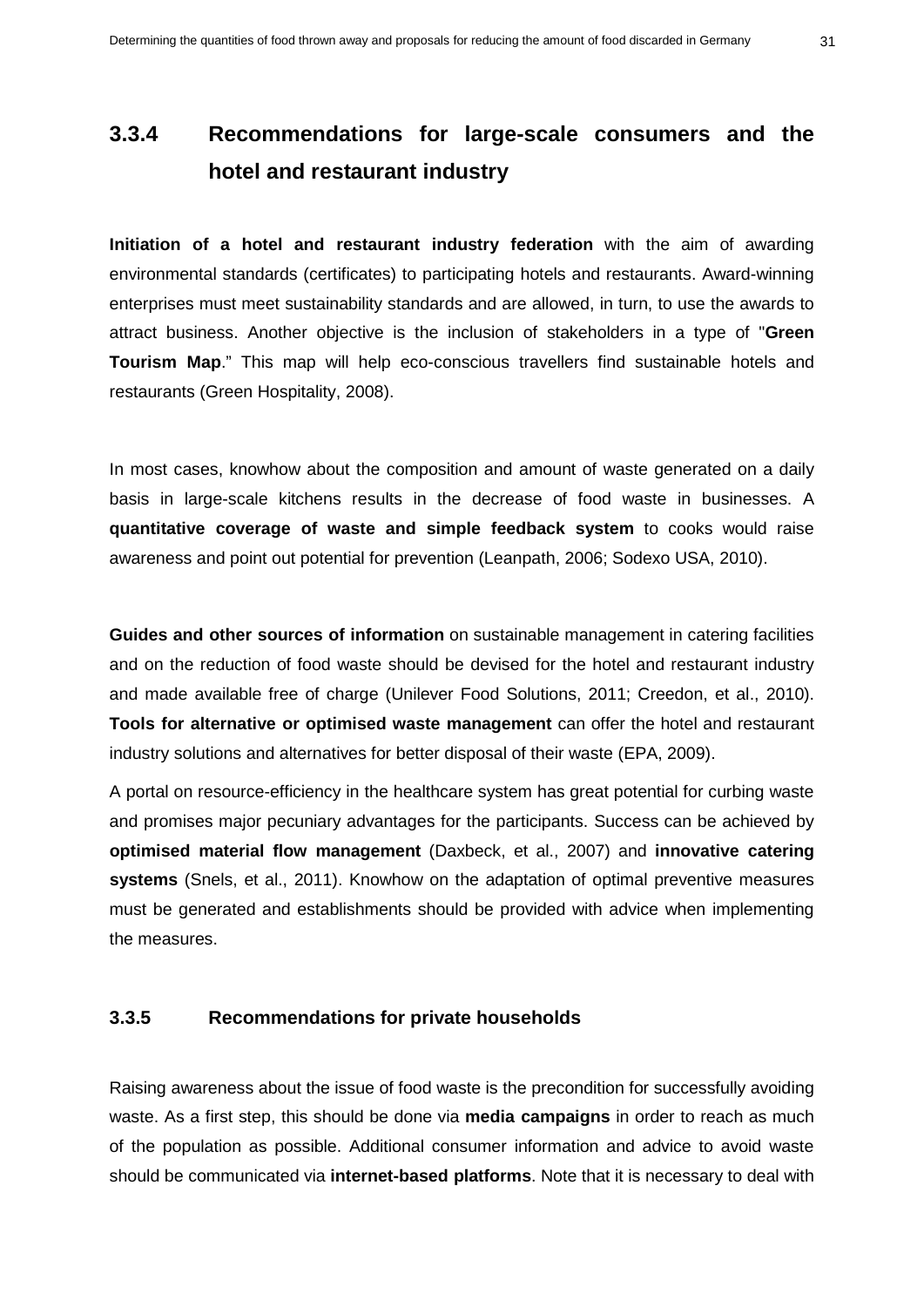the diverse reasons and causes of food waste (Glanz, 2008). For example, one instrument could be a cooking tool to calculate proper serving sizes (Love Food Hate Waste, 2008) or additional information on the correct storage of food (Still Tasty, 2009).

The practical implementation of different concepts aimed at avoiding food waste in the form of pilot projects conducted at regional or local level is a new approach to solving this problem. The objective is to establish effective measures taking into account different framework conditions (e.g. settlement structure, social aspects, age groups, urban and rural areas, etc.). In this way, different measures can be compared for their effectiveness and the most suited projects can be analysed to see whether they could be transferred to the national level (Bos-Brouwers, et al., 2011). Pilot projects for the groups of persons involved have in general proven to be a sustainable measure to reduce food waste.

Existing initiatives or innovative ideas should be highlighted and prizes awarded by calling for a competition to avoid food waste. In addition to consumers, other participants in the food chain could also participate in such a competition.

## <span id="page-33-0"></span>**3.4 Need for research in Germany**

There is a need for research at different levels to achieve a more sustainable supply and to successfully reduce food waste. This need shall be presented and described here as an example.

The task of the scientific community is primarily to **fill data gaps**, to help simplify future surveys and to establish a **single data collection method**. Developing and establishing a **monitoring system** would significantly improve the collection of food waste data in the future. Research projects at individual stages of the food chain can help **optimise the processes and operations**. It is also desirable to **develop tools and sources of information** to avoid food waste by enterprises.

The Federal Ministry of Food, Agriculture and Consumer Protection (BMELV) has already launched an **additional analysis of robust data** for the **agricultural sector**. The logistics sector should also be analysed in more detail to estimate the amount of food waste. What is needed is to study post-harvest losses, quantify the amount of food that does not enter the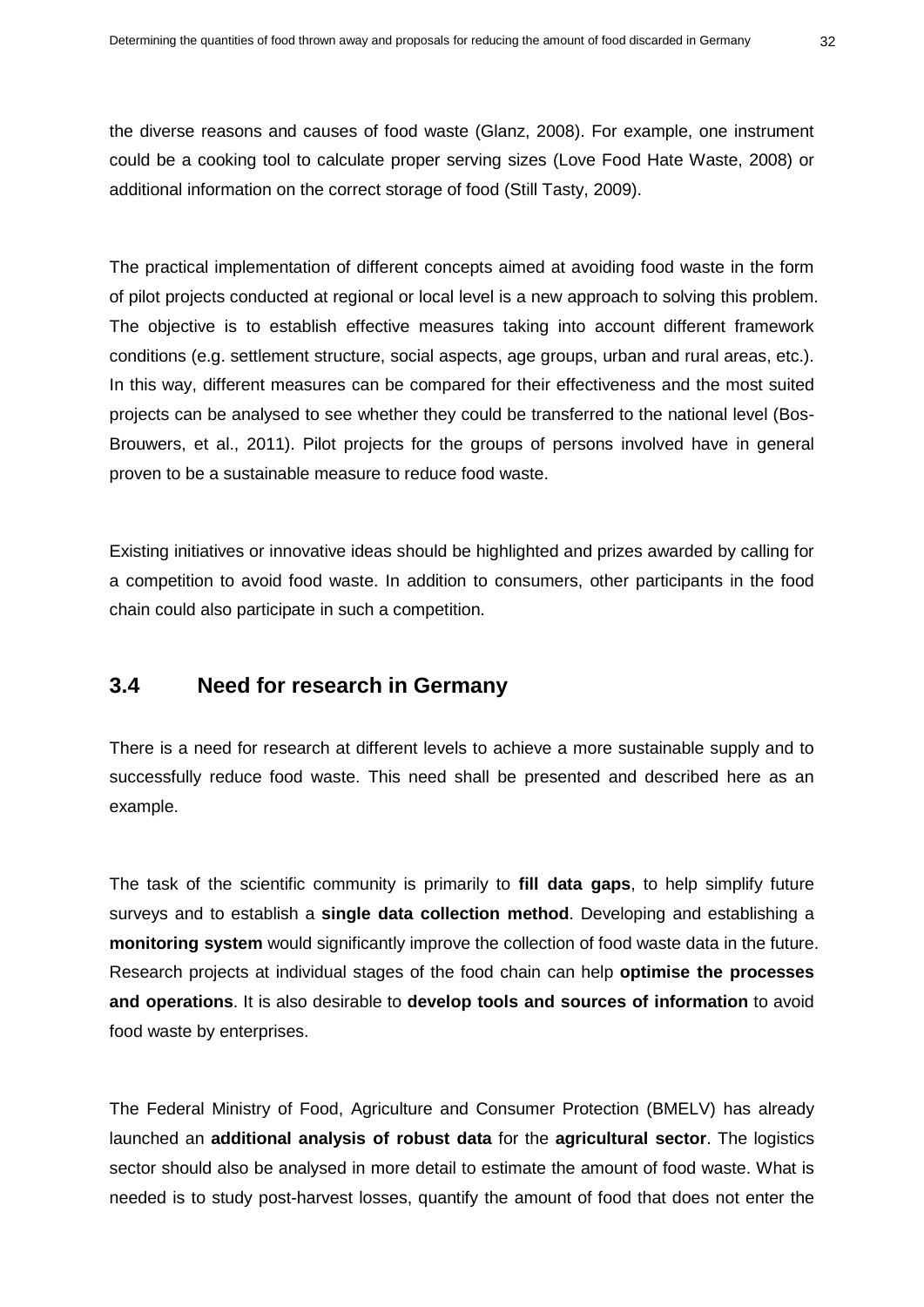market and to find out why, to establish the loss of animal products and to analyse the loss in storage in agriculture. Losses caused during distribution (e.g. due to a disruption of the cold chain) should also be ascertained.

Pilot projects on optimising processes and operations at different stages of food production should be encouraged and promoted (meat, dairy products, etc.).

Optimised ordering systems and avoidance of incorrect orders could reduce food losses in the trade sector. It is necessary to review the (further) development of a **logistics tool to optimise the commodity flow**.

In future, dynamic food labelling could replace existing labelling such as the best-before date. By reacting to disruptions in the cold chain (through time temperature indicators, TTI), such labels could provide more precise information about the food's quality. It would then be possible to **compare the effects on the presence of food waste between standard food labels and dynamic food labels**.

The following research projects could be conducted among large-scale consumers:

- A feasibility study on the **adaptation of innovative catering systems** in the German health sector.
- Developing best practices for different sectors of gastronomy and catering.
- Analysing **potentials to prevent food waste in air traffic** and optimising the use of unavoidable organic waste.
- Developing different tools for optimised management of food.

For the target group of private consumers, it seems pertinent to develop and identify **practical schemes for the reduction of food waste** under different framework conditions.

It is also necessary to analyse the interaction between food law and food waste with the inclusion and support of different stakeholders. Legal and logistical barriers to the fight against food waste should be identified as a matter of urgency and possible approaches to overcoming these barriers should be developed.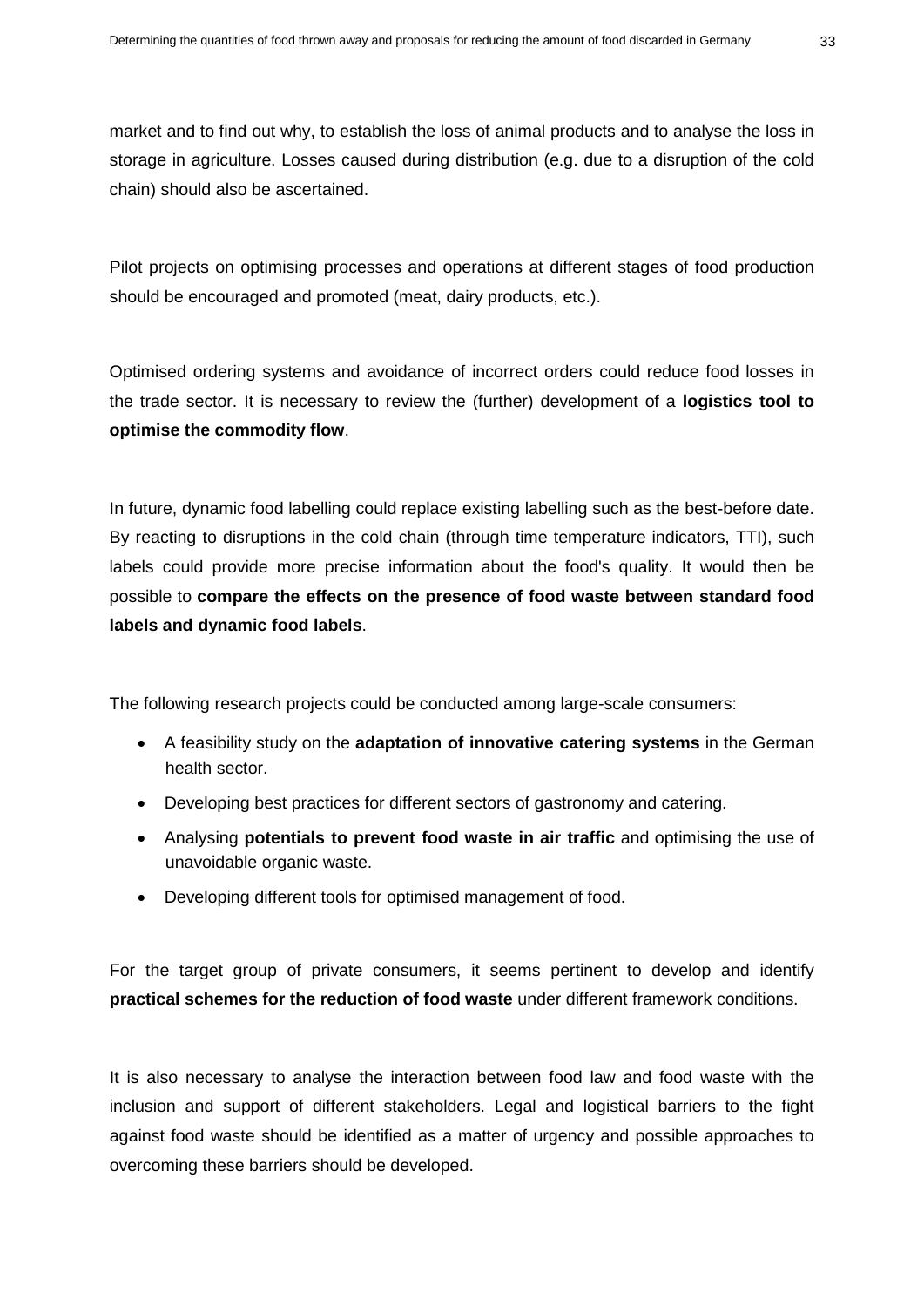Moreover, it is recommended to draft a **guideline on donating food to welfare services**. This can help to simplify the donations of food that is no longer marketable to welfare services or to strengthen cooperation.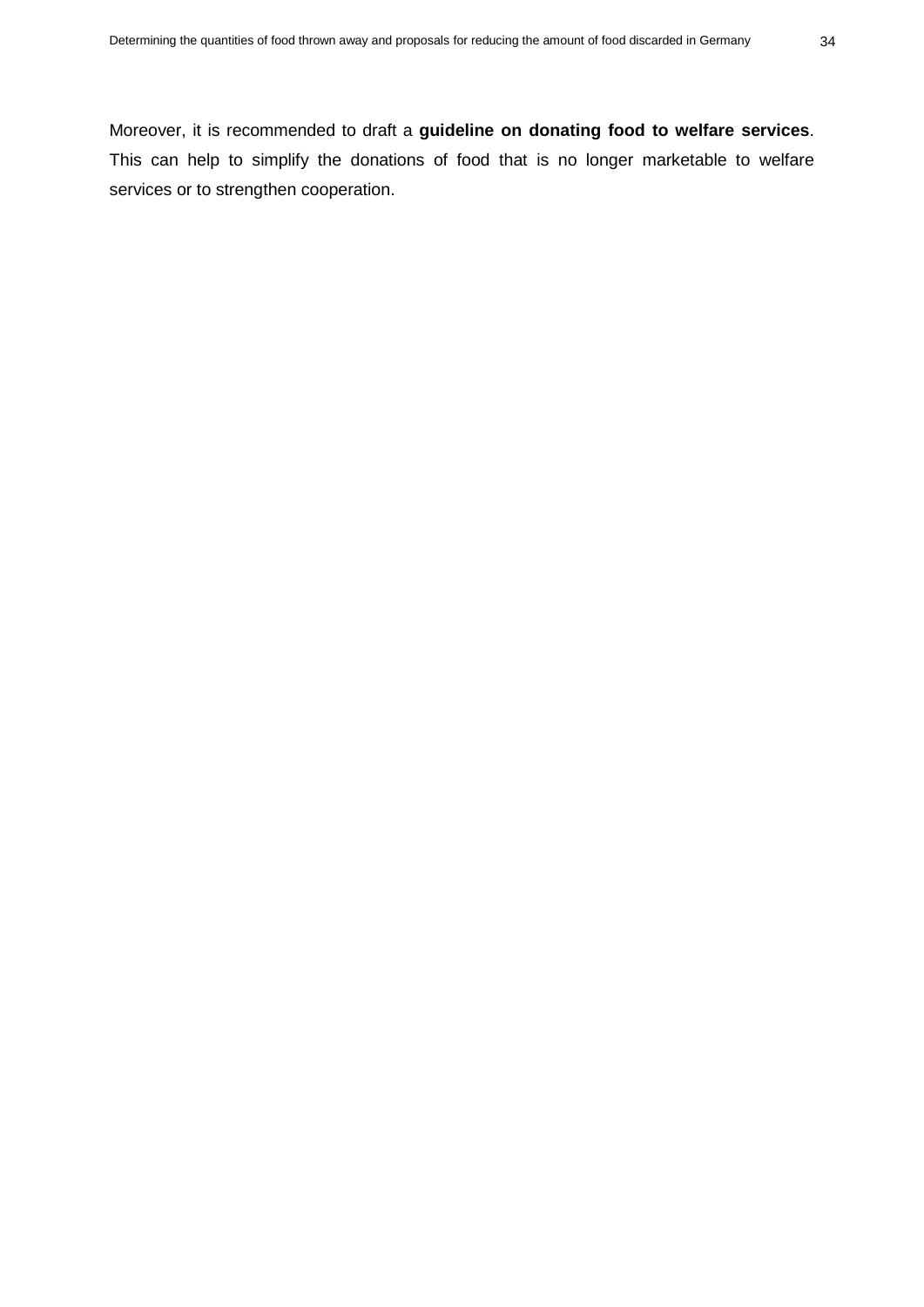# <span id="page-36-0"></span>**4 Bibliography**

**Baier, Urs and Reinhard, Benjamin. 2007.** *Bewirtschaftung organischer Abfälle aus Großküchen im Kanton Aargau.* [eds.] HSW Hochschule Wädenswil. 2007.

**Baker, David, Fear, Josh and Denniss, Richard. 2009.** *What a waste - An analysis of household expenditure on food, Policy Brief No. 6.* 2009. ISSN 1836-9014.

**Barabosz, Jakob. 2011.** *Konsumverhalten und Entstehung von Lebensmittelabfällen in Musterhaushalten.* Stuttgart : Universität Stuttgart, Institut für Siedlungswasserbau, Wassergüte- und Abfallwirtschaft, 2011. Diploma thesis.

**Billa. 2011.** Frisch oder gratis Garantie. [Online] 2011. [Quote from 25 January 2012.] http://www.billa.at/Produkte/Qualitaetsgarantien/Qualitaetsgarantien/dd\_bi\_subpage.aspx.

**Blaikie, Norman W. H. 1991.** A critique of the use of triangulation in social research. *Quality & Quantity.* 1 May 1991, Vol. 25, 2, pp. 115-136.

**BMELV Bundesministerium für Ernährung, Landwirtschaft und Verbraucherschutz. 2012.** Teller oder Tonne? Informationen zum Mindesthaltbarkeitsdatum. *Ernährung & Sichere Lebensmittel, Wert von Lebensmitteln.* [Online] 16 January 2012. [Quoted 28 January 2012.] http://www.bmelv.de/SharedDocs/Downloads/Broschueren/Flyer-Poster/Flyer-MHD.html.

**Bos-Brouwers, Hilke, et al. 2011.** *Reductie milieudruk voedsel met nadruk op voedselverspilling door huishoudens.* Wageningen : s.n., 2011. ISBN 978-90-8585-906-2.

**Cofresco Frischehalteprodukte Europa. 2011.** Das Wegwerfen von Lebensmitteln - Einstellungen und Verhaltensmuster. Ergebnisse Deutschland. *Save Food Study.* [Online] 2011. http://www.cofresco.de/pdf/Results\_Save\_Food\_Study\_Germany.pdf.

**Creedon, Mairead, et al. 2010.** *Less Food Waste More Profit. A Guide to Minimising Food Waste in the Catering Sector.* Cork : CIT Press, 2010. ISBN 978-1-906953-03-4.

**Daxbeck, H., et al. 2007.** *Nachhaltige Abfallbewirtschaftung in Krankenanstalten (Schaffung von Grundlagen und Initiierung von Umsetzungsschritten). Projekt NAKRA.* s.l. : Ressourcen Management Agentur (RMA). Initiative zur Erforschung einer umweltverträglichen nachhaltigen Ressourcenbewirtschaftung, Vienna, 2007.

**Deutscher Bundestag. 2012.** Gesetz zur Neuordnung des Kreislaufwirtschafts- und Abfallrechts. *Bundesgesetztesblatt.* 24 February 2012, Vol. 1, 10.

**EHI Retail Institute GmbH. 2011.** *Nahrunsmittelverluste im Lebensmitteleinzelhandel.*  Cologne: s.n., 2011.

**EPA Environmental Protection Agency. 2009.** Food Waste Management Cost Calculator. [Online] 2009. [Quoted 25 January 2012.]

http://www.epa.gov/waste/conserve/materials/organics/food/tools/index.htm.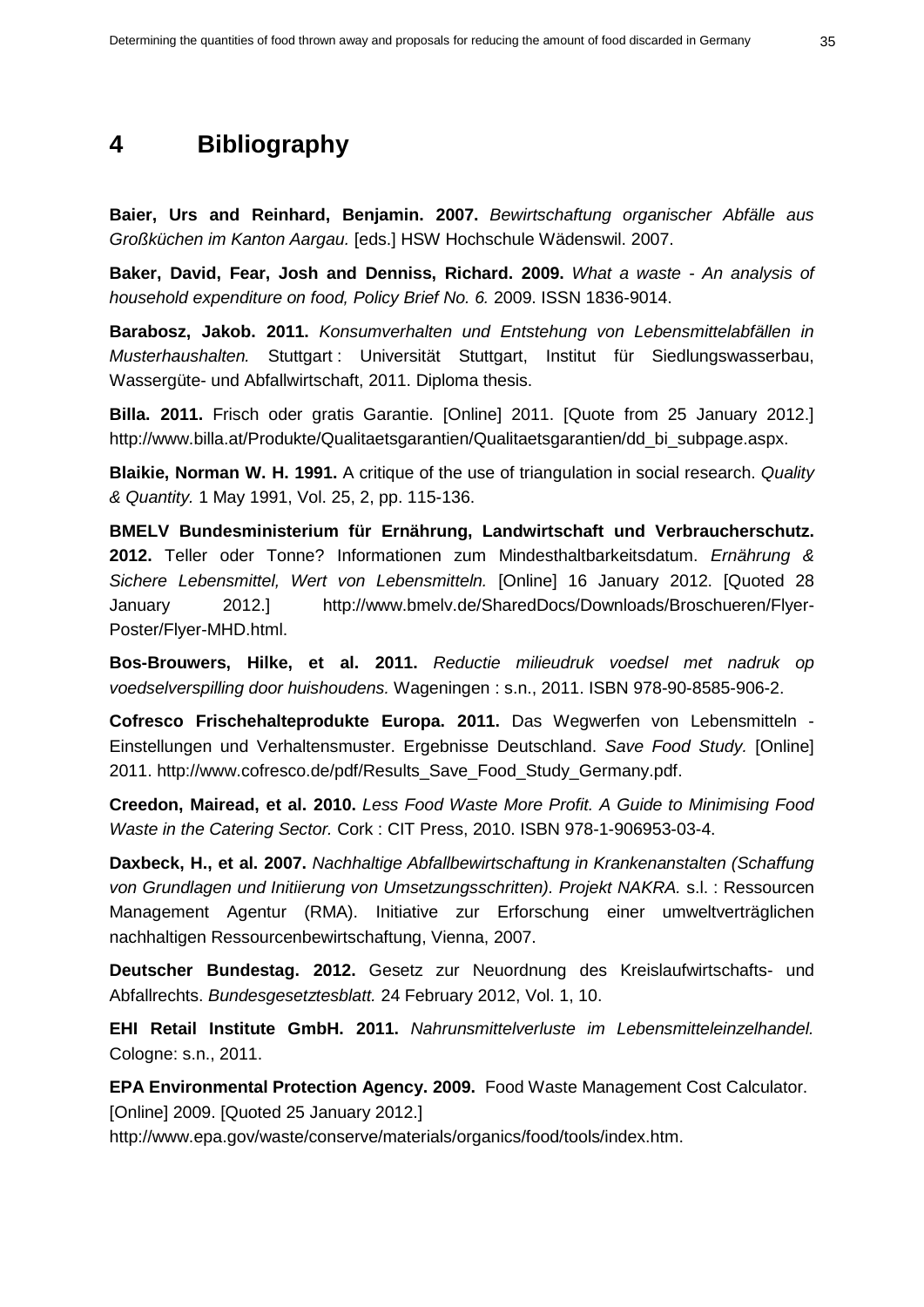#### **Escaler, Margarita and Teng, Paul. 2011.**

'Mind the Gap': Reducing Waste and Losses in the Food Supply Chain. *NTS Insight.* 2011.

**European Commission. 2011.** Roadmap to a Resource Efficient Europe. *Communication From The Commission To The European Parliament, The Council, The European Economic And Social Committee And The Committee Of The Regions.* 2011. COM(2011) 571 final.

**European Commission. 2008.** COMMISSION REGULATION (EC) No 1221/2008. *Official Journal of the European Union.* 2008. L 336/1.

**Experiencebox. 2007.** ervaringen van deelnemers aan innovatie in agri en food. [Online] 2007. [Quoted 26 January 2012.] www.experiencebox.nl.

**FAZ. 2011.** Frankfurter Allgemeine Zeitung, Kompott statt Kompost: So lassen sich Lebensmittel vor der Tonne retten. [Online] 18 September 2011. [Quoted 25 January 2012.] http://faz-community.faz.net/blogs/supermarkt/archive/2011/09/18/kompott-statt-kompost-solassen-sich-lebensmittel-vor-der-tonne-retten.aspx.

**FOOD SCP. 2009.** European Food Sustainable Consumption and Production Round Table. [Online] 2009. [Quoted 25 January 2012.] http://www.food-scp.eu/.

**Foresight, 3rd SCAR. 2011.** Sustainable food consumption and production in a resourceconstrained world. [Online] February 2011. [Quoted 16 January 2012.] http://ec.europa.eu/research/agriculture/scar/pdf/scar\_feg3\_final\_report\_01\_02\_2011.pdf.

**Glanz, Robert. 2008.** *Causes of food waste generation in households - an empirical analysis.*  Universität für Bodenkultur Wien, Institut für Abfallwirtschaft : s.n., 2008. Diploma thesis.

**Green Business. 2010.** Environmental Protection Agency (Ireland). [Online] 2010. [Quoted 25 January 2012.] http://www.greenbusiness.ie/.

**Green Hospitality. 2008.** Greening Irish Hospitality. Environmental Protection Agency (Ireland). [Online] 2008. [Quoted 25 January 2012.] http://www.ghaward.ie/.

**Gustavsson, Jenny, et al. 2011.** *Global Food Losses and Food Waste.* Rome: Food and Agriculture Organization of the United Nations, 2011.

**in.gredients. 2011.** Supermarkt, der seine Waren unverpackt verkauft. [Online] 2011. [Quoted 25 January 2012.] http://in.gredients.com.

**Jumbo Supermarkten. 2011.** Kundenspiel zum Thema Mindesthaltbarkeitsdatum. [Online] 2011. [Quoted 25 January 2012.]

**Katajajuuri, Juha-Matti, et al. 2011.** *Project FOODSPILL, Reduction of food waste in Finnish food production chain as part of life cycle management, poster presented at Life Cycle Management Conference LCM 2001, August 28-31.* Berlin : MTT Agrifood Research Finland, 2011.

**Kern, Michael, et al. 2009.** *Aufwand und Nutzen einer optimierten Bioabfallverwertung hinsichtlich Energieeffizienz, Klima- und Ressourcenschutz.* Dessau-Roßlau : Umweltbundesamt, 2009.

**Kohl, Uwe. 2006.** *Aufkommen, Behandlung und Verbleib von tierischen Nebenprodukten*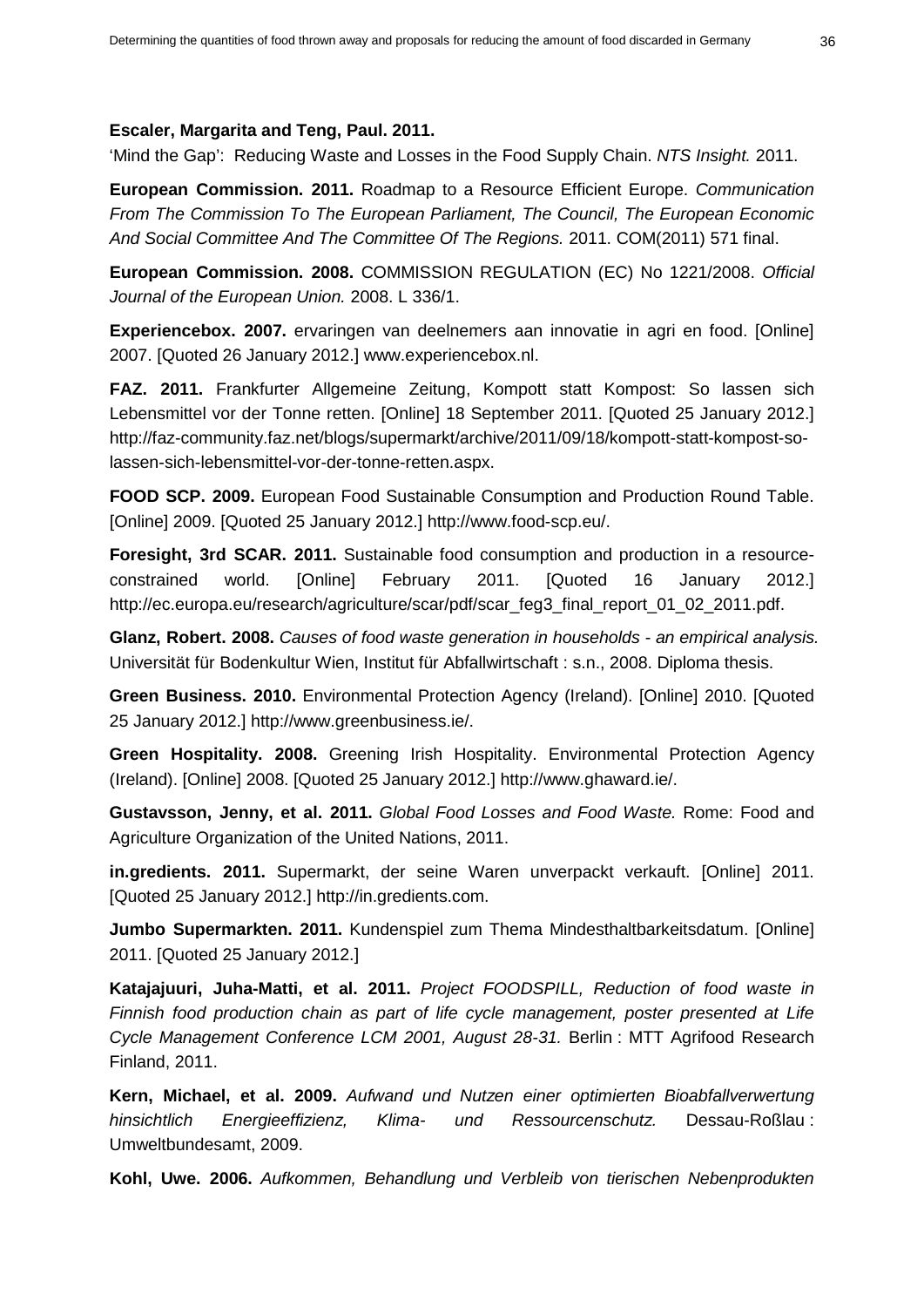*und Speiseabfällen aus Sicht des BNS e.V. Bundesverband der Nahrungsmittel- und Speiseresteverwertung e.V.* Querfurt : s.n., 2006.

**Langley, Joseph, et al. 2010.** Food for Thought? - A UK pilot study testing a methodology for compositional domestic food waste analysis. *Waste management & research.* 2010, 28, S. 220-227.

**Leanpath. 2006.** Food Waste Tracking Systems. [Online] 2006. [Quoted 25 January 2012.] http://www.leanpath.com/.

**Love Food Hate Waste. 2008.** WRAP. [Online] 2008. [Quoted 24 January 2012.] http://www.lovefoodhatewaste.com/.

**Monier, Véronique, et al. 2010.** *Preparatory Sudy On Food Waste Across EU 27.* European Commission (DG ENV) Directorate C-Industry. 2010. Final report. Contract #: 07.0307/2009/540024/SER/G4. ISBN : 978-92-79-22138-5.

**Müller, Gebhard. 1998.** *Recycling von Lebensmittelabfällen in Deutschland - Anfall, ökonomische und hygienische Bewertung, Entwicklung.* Stuttgart : Verlag Ulrich E. Grauer, 1998.

**No Waste Network. 2011.** Vereinigung zur Vermeidung von Abfall in der Lebensmittelkette. [Online] 2011. [Quoted 26 January 2012.] http://www.nowastenetwork.nl/.

**Office for National Statistics. 2011.** Release: Families and Households, 2001 to 2010. [Online] 2011. [Quoted 25 October 2011.] http://www.ons.gov.uk/ons/publications/rereference-tables.html?edition=tcm%3A77-222652 .

**Parfitt, Julian, Barthel, Mark and MacNaughton, Sarah. 2010.** *Food waste within food supply chains: quantification and potential for change to 2050.* 2010.

**Schneider, Felicitas. 2009.** Lebensmittel im Abfall - eine interdisziplinäre Herausforderung. *Vortrag im Rahmen der Weiterbildungsveranstaltung "preisWERTe Lebensmittel" am 09. Juni 2009.* St. Pölten : s.n., 2009.

**Selzer, Melanie. 2010.** *Die Entsorgung von Lebensmitteln in Haushalten: Ursachen – Flüsse – Zusammenhänge.* Wien : Universität für Bodenkultur Wien, Institut für Abfallwirtschaft, 2010. Diploma thesis.

**Snels, J. and Wassenaar, Ir. N. 2011.** *Maaltijdservice Máx à la Carte; Effecten van een nieuw maaltijdconcept binnen Máxima.* ISBN 978-90-8585-762-4 : s.n., 2011.

**Sodexo USA. 2010.** Sodexo Campus Food Waste Tracking Shows Dramatic Reduction in Kitchen Waste. [Online] 17 November 2010. [Quoted 25 January 2012.] http://www.sodexousa.com/usen/newsroom/press/press10/foodwastetracking.asp.

**Statistische Bundesamt Deutschland. 2011.** Press release no. 263 of 12.07.2011. [Online] 2011. [Quoted 25 October 2011.]

http://www.destatis.de/jetspeed/portal/cms/Sites/destatis/Internet/DE/Presse/pm/2011/07/PD 11\_\_263\_\_12411,templateId=renderPrint.psml.